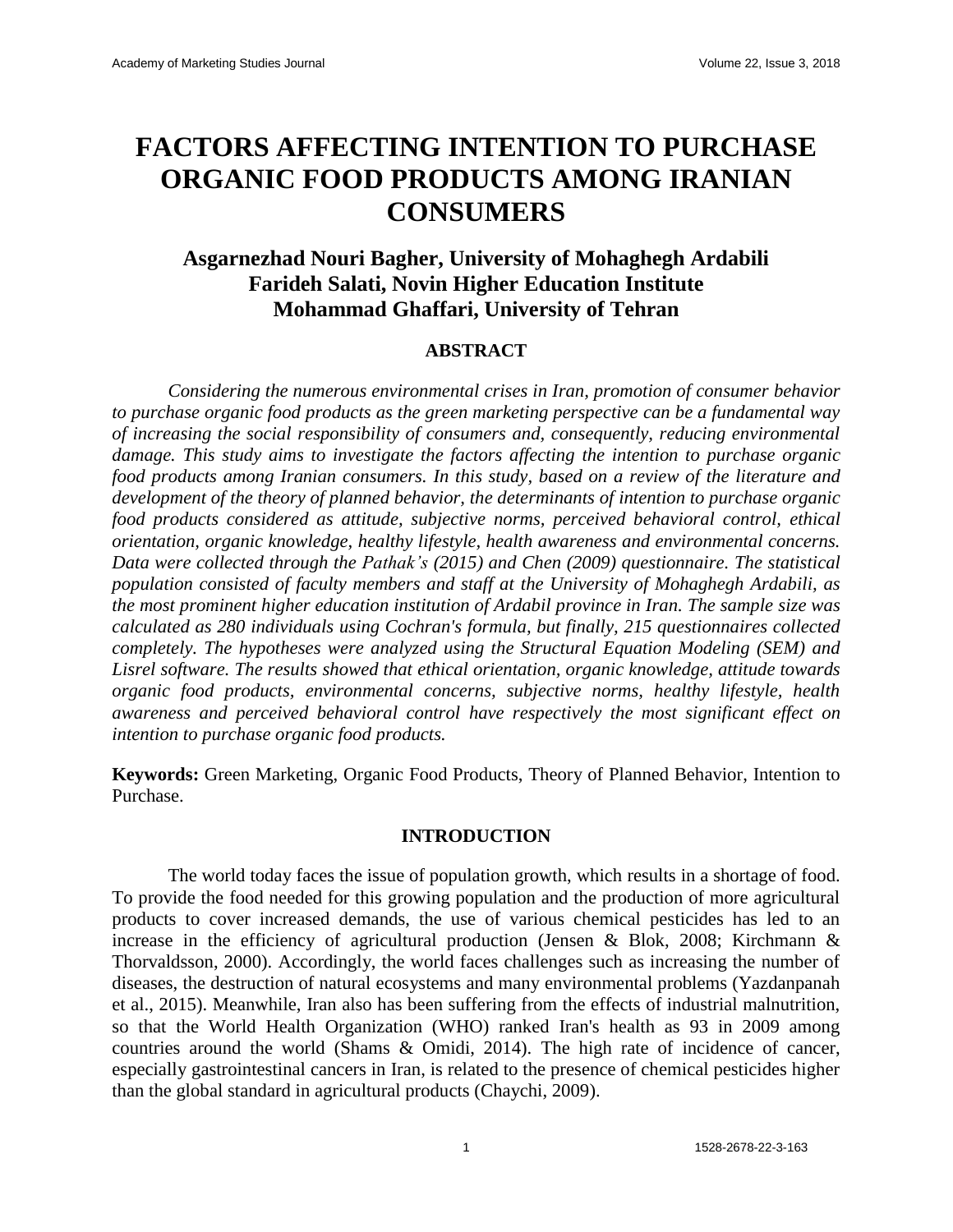Today, healthy food production is more vital than ever. In developed countries, special policies have been developed for the production of healthy food, including the expansion of organic farming (Ranjbar, 2014). Organic farming is an agricultural system in which organic fertilizers and other chemical substances are avoided (Chen, 2009). Food production and consumption are the most commonly discussed subjects in the literature of ethical behavior (Yazdanpanah & Forouzani, 2015). Nowadays consumers have shown that concern about the health and nutritional values of foods prompt them to change their dietary preferences.

Consequently, consumers' preferences to customarily grown foods have been altered to organically produced foods (Yadav & Pathak, 2016). Mohammadian et al. (2013) argue that manufacturing companies, the consumer society and governments have three main players involved in the purchase and use of green or organic products, each of which faces particular challenges (Chen & Chai, 2010). Although the role of governments in protecting the environment is undeniable, consumers have a much more critical role in protecting the environment. The Dehghanan and Bakhshandeh (2014) state that it can be claimed that environmental protection efforts have been made when consumers purchase and consume green products.

Fortunately, evidence suggests that consumers' concerns about environmental issues have increased in Iran and green market sectors have emerged among consumers (Hosseini & Ziaei, 2013). However, little research has been done on the attitudes of Iranian consumers towards green products; thus, this research mainly focuses on assessing the direction and intensity of an attitude. However, researchers believe that consumer's attitudes are affected simultaneously by changing factors affecting their attitudes toward green products that lead to increasing their tendency or unwillingness to purchase green products (Ghosh, 2010). Considering, the importance of resources in creating attitudes toward green products, researchers such as Haghighi and Khalil (2011) state the investigation of Iranian consumers' attitudes is necessary for developing marketing plans. Baker et al. (2014) argue that a deep understanding of customers' attitudes and desires to participate in green activities can lead to designing efficient green programs (Hanson & Benedict, 2002).

The first step in moving towards the development of organic products is identifying the target market, i.e., the recognition of consumer behavior, the factors affecting it and the power of prediction of behavior (Haghjou et al., 2013). Therefore, this study aims to identify factors affecting the consumer intention to purchase organic food products among Iranian consumers. In this study, behavioral models, which are the most common conceptual models in the field of behavior review, have been used to assess the consumers' purchasing behavior. The theory of planned behavior is an important psychological model for explaining individual behavior (Ajzen, 1985). According to this theory, individuals' actual behavior, as a central factor, is directly influenced by the behavioral intention and perceived behavioral control. Also, the behavioral intention is perceived by attitudes, subjective norms and behavioral control (Ajzen, 1991). Although the success of this model has been proven in predicting behaviors, the evolution of theory has not stopped and other researchers have added structures to this theory to increase the predictive power of it (Fielding et al., 2008; Burton, 2004; Yazdanpanah et al., 2014). These variables are ethical orientation, health awareness and environmental concerns (Yadav & Pathak, 2015; Arvola et al., 2008). In addition to the traditional variables in the planned behavioral model, this study intends to examine the effect of these new variables on the purchasing behavior of organic food products among Iranian consumers.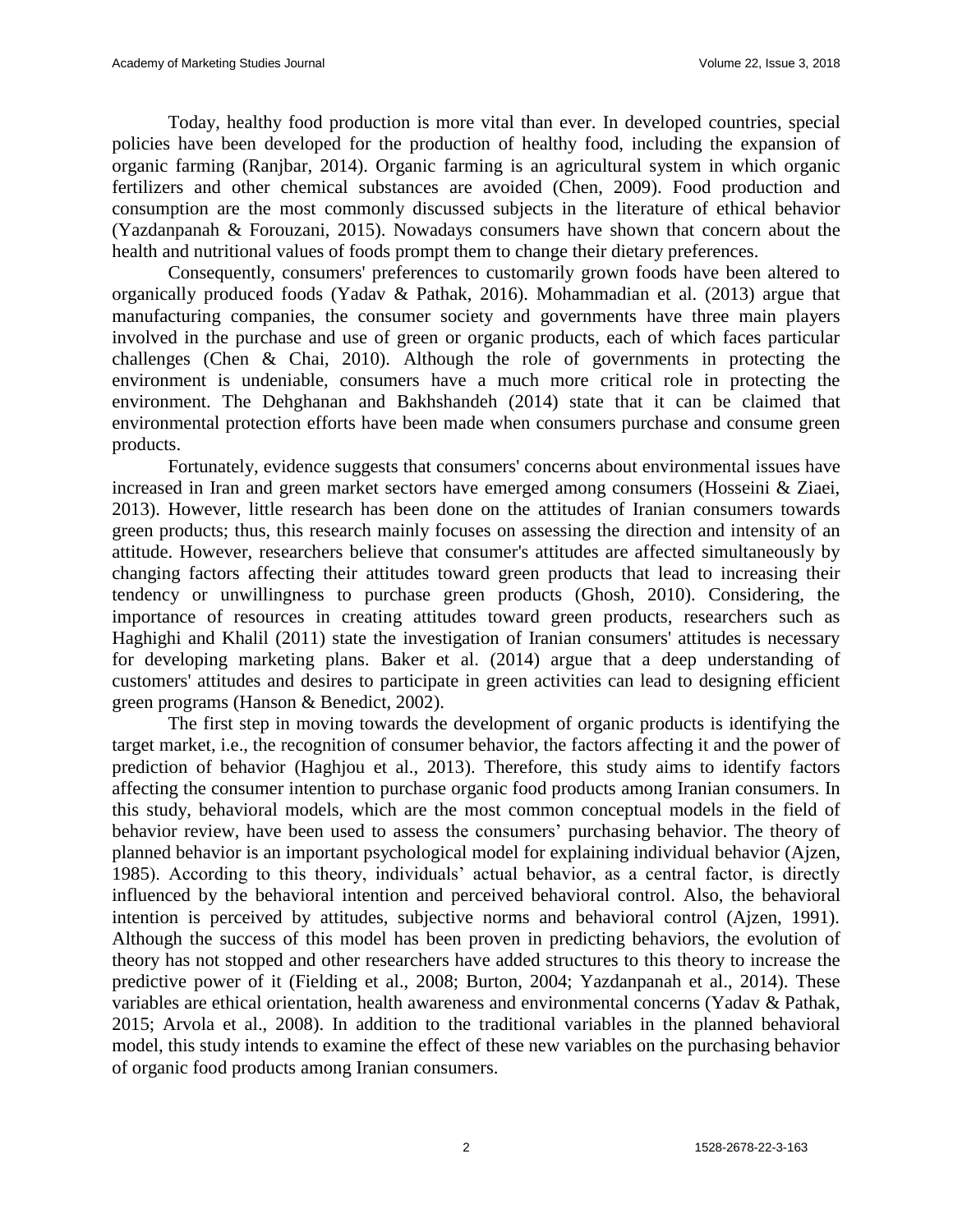# **LITERATURE REVIEW AND HYPOTHESIS DEVELOPMENT**

Behavioral attitude means the degree to which a person evaluates a behavior as desirable or undesirable (Yadav & Pathak, 2016). Attitude can be referred to a person's viewpoint toward intended action. Attitudes have a significant effect on a person's behavior and even when it is health-related, the relationship will be more intense. In any case, doing or not doing behavior is related to the judgment of the person. It is necessary, individuals see the results of the evaluation and have a positive belief that the effect of that attitude will be favorable and ultimately may lead to intent and conduct. Kasarjian found that the attitude toward air pollution was the most crucial variable in determining consumer behavior towards the product. Also, Balderjan (1988) emphasizes the healthy lifestyle indeed exert effects on the intention to purchase and use environmentally friendly products. Social psychologists believe studying attitudes to understand vital behavior is crucial; they consider behavioral attitudes and changes in behavior as a requirement to change in attitude (Ranjbar & Omidi, 2004). Accordingly, the first hypothesis can be expressed as follows:

#### *H1: The attitude towards organic food products affects intention to purchase organic food products.*

Knowledge of organic products is the science of the application of voluntary environmental standards. It includes methods for using qualified products without any synthetic chemicals and the remaining elements, metals and harmful substances. Also, knowledge of organic products is influenced by the provision of information by the general government, mass media and native associations and sales sites; therefore, the level of knowledge of organic products depends on the demographic characteristics, lifestyles and information on available organic products (Garcia & Magistris, 2007). Organic knowledge has a positive effect on the consumer purchase attitudes and intention towards organic food products. Researchers have found that consumers who prefer organic products, like to do nature-friendly activities and show their concern for the environment. In a study by Garcia and Magistris (2007) in Italy, it was shown that consumer purchase intention depends on the attitude and knowledge of organic products. As a result, the second and third hypotheses can be expressed as follows:

#### *H2: Organic knowledge affects the attitude toward organic food products.*

#### *H3: Organic knowledge affects intention to purchase organic food products.*

Lifestyle can be interpreted as a set of behavior adopted by individuals not only to fulfill their current needs but also to manifest a particular narrative chosen as their identities (Rahmat & Aghabakhshi, 2006). Lifestyle is an attempt to transform individual behaviors to achieve fundamental values throughout life, even when the environment changes, so the way of life changes over time systematically, not suddenly or accidentally. However, it maintains the balance in environmental change and also preserves this equilibrium in its value system. That is why the classification of lifestyle is often used to predict consumer behavior in line with marketing objectives. Lifestyle is an important factor that has a close relationship with various aspects of health including the quality of life (Feizi et al., 2012). A healthy lifestyle is comprised of healthy behavior patterns based on people's choices and conditions of their lives. Activities such as alcohol consumption, smoking, consuming chemically processed food and so forth. Can strengthen to weakening a person's position in life. In other words, a healthy lifestyle is a set of choices made by people by the conditions of their lives while these choices tend to affect their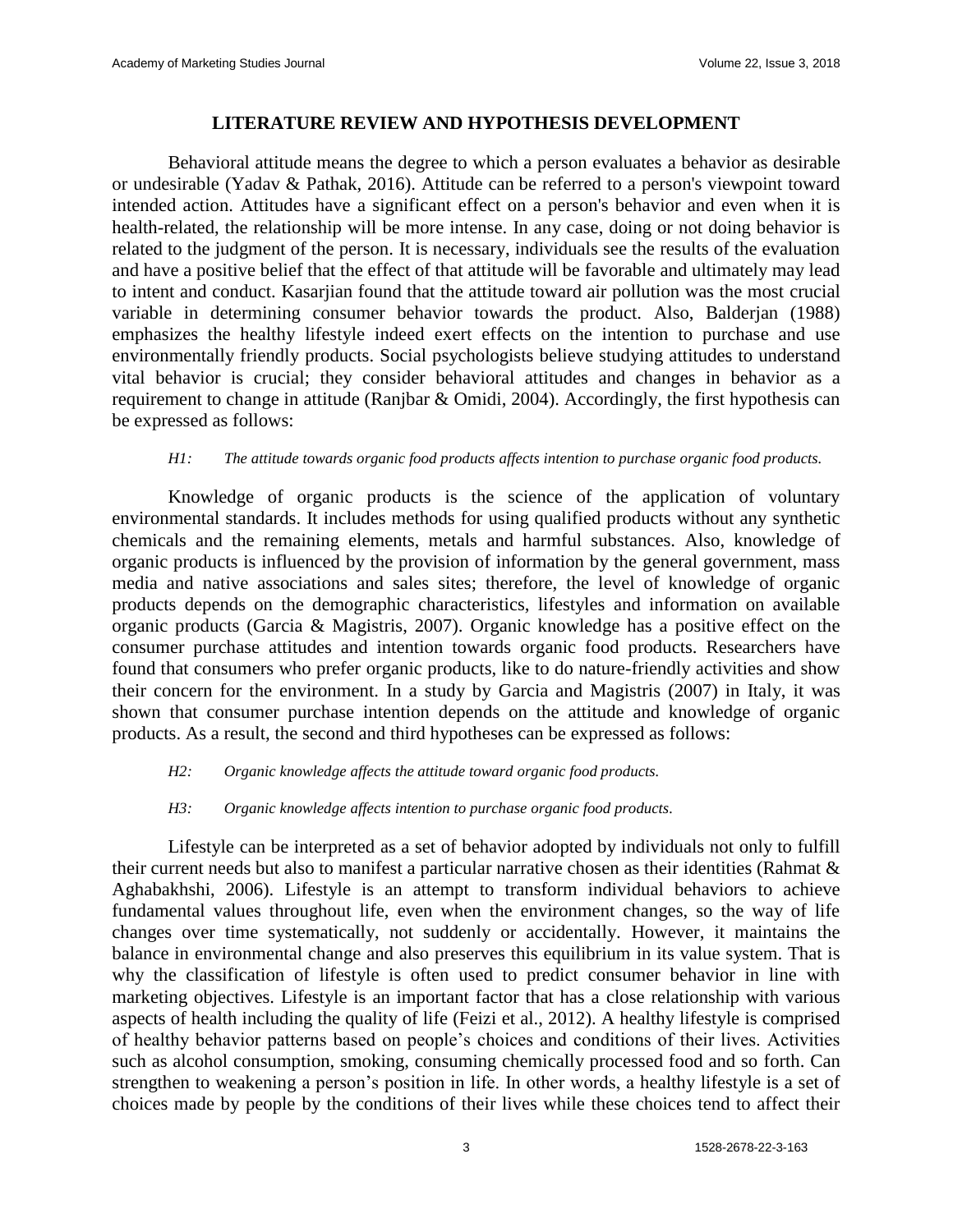health. A healthy lifestyle is also linked to a change in diet to maintain or improve individual's health and their living environment. A healthy lifestyle is scientifically shaped in the form of specific activities such as the consumption of natural foods, health care, balance in life and the creation of peace in life. People with healthy lifestyles always look for information about green brands to minimize the risk of physical and even mental disorders by adopting a suitable diet. Numerous studies indicate that encouraging a healthy lifestyle in target markets is considered one of the most important factors for the success of marketing programs (Divine & Lepisto, 2005). Chen (2015) showed that a healthy lifestyle has a positive impact on the attitude and the consumer purchase intention towards organic food products. Therefore, a healthy lifestyle is a good predictor of consumer purchase attitudes and intention towards organic food products. Accordingly, the fourth and fifth hypotheses can be expressed as follows:

#### *H4: Healthy lifestyle affects the attitude towards organic food products.*

#### *H5: Healthy lifestyle affects intention to purchase organic food products.*

Health awareness refers to the degree to which people are concerned about health in daily activities. Consumer's health considerations are one of the most critical factors in purchasing food products. Consumers who are most concerned about their health tend to be more likely to buy organic products. Organic foods are generally regarded as a healthier option compared to non-organic ones and health concerns are considered as the most critical factor in stimulating consumer purchase attitudes and intention towards organic foods (Yadav & Pathak, 2015). Siti et al. (2014) found that organic food consumption has increased among Malaysian consumers due to the increase in their Health awareness. In a study conducted consumer perceptions and their intention to purchase organic food in Malaysia. Accordingly, the sixth and seventh hypotheses can be formulated as follows:

#### *H6: Health awareness affects the attitude toward organic foods.*

#### *H7: Health awareness affects intention to purchase organic food products.*

Environmental concerns provide a degree of awareness among individuals to solve environmental problems. Individual's concern for the environment is related to their friendly behaviors with nature. It seems that citizens and various organizations and institutions around the world have been concerned with environmental issues for more than a few decades. During this period, the world has witnessed a considerable increase in activities promoted by environment protection groups that focus on preventing environmental damage (Chegini & Saleh, 2016). In recent years, environmental and social issues have gained special importance in purchasing decisions made by consumers. Society's concern about the environment has led to the emergence of a new type of consumers that reflect these concerns in their purchasing decisions. Responsibility in dealing with environmental issues not only helps organizations to remain competitive and increase their market shares but also there is evidence indicating increased consumer loyalty toward such organizations (Chegini & Saleh, 2016). Therefore, environmental concerns play a key role in determining the intention to purchase organic food, so that the purchases of organic food are considered environmentally friendly behaviors (Yadav & Pathak, 2015). Although environmental awareness measurement is difficult, knowledge is recognized as the basis for environmental beliefs (Barber et al., 2009). Chen (2009) in Malaysia investigated the existence of environmental concerns and found out that this variable played a significant role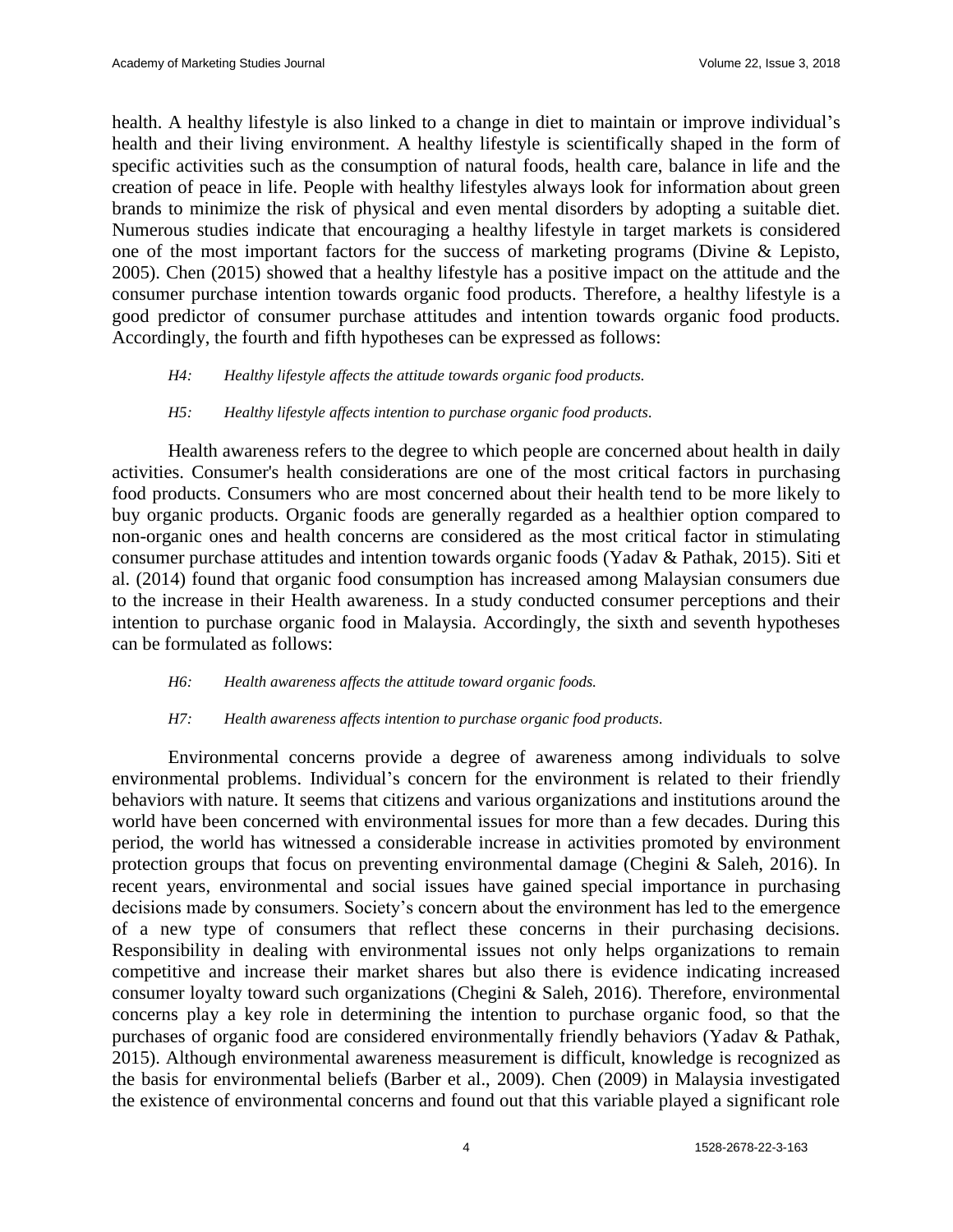in consumer's environmental behaviors. Accordingly, the eighth and ninth hypotheses are as follows:

#### *H8: Environmental concerns affect the attitude towards organic food products.*

#### *H9: Environmental concerns affect intention to purchase organic food products.*

A significant number of psychological studies indicate that subjective norms are an important factor in the intention to do the behavior. Subjective norms include very strong cognitive elements that are formed by judged expectations of important individuals. Subjective norms are reflections of social pressures that are perceived by a person and form certain behaviors. Subjective norms indicate how customers are influenced by the behavior of some important people in their lives. In an investigation into the intention to purchase organic foods among young consumers in India, Yadav and Pathak (2015) found that subjective norms positively affect consumer purchase intention of organic foods. Accordingly, the tenth hypothesis can be expressed as follows:

#### *H10: Subjective norms affect intention to purchase organic food products.*

The perceived behavioral control means how much one feels that doing or not doing a behavior is under his/her voluntary control. Perceived behavioral control can directly or indirectly affect behavior through behavioral intention (Hesami & Parvinchi, 2014). Individuals with a higher degree of behavioral control have a stronger intention for certain behaviors (Yadav & Pathak, 2015). Accordingly, the eleventh hypothesis can be expressed as follows:

#### *H11: Perceived behavioral control affects intention to purchase organic food products.*

The theory of planned behavior has been substantially criticized for this reason, which does not consider the effect of ethics on behavior. An ethical attitude has an important role when there is a conflict between personal and social interests. Ethical commitment can affect attitudes towards organic food, so that people may have personal concerns about themselves, the community and the environment with the intention to purchase organic food products. Therefore, it is possible that the conflict derives from personal and social interests. Adding an ethical attitude to the theory of planned behavior proves its applicability in behavioral studies. Researchers have found that adding ethical orientation has a profound effect on the theory of planned behavior and has increased the ability to explain this model (Yadav & Pathak, 2015). Accordingly, the twelfth hypothesis can be formulated as follows:

#### *H12: Ethical orientation affects intention to purchase organic food products.*

According to the explanations given in connection with the hypotheses, the conceptual model of research can be presented as Figure 1.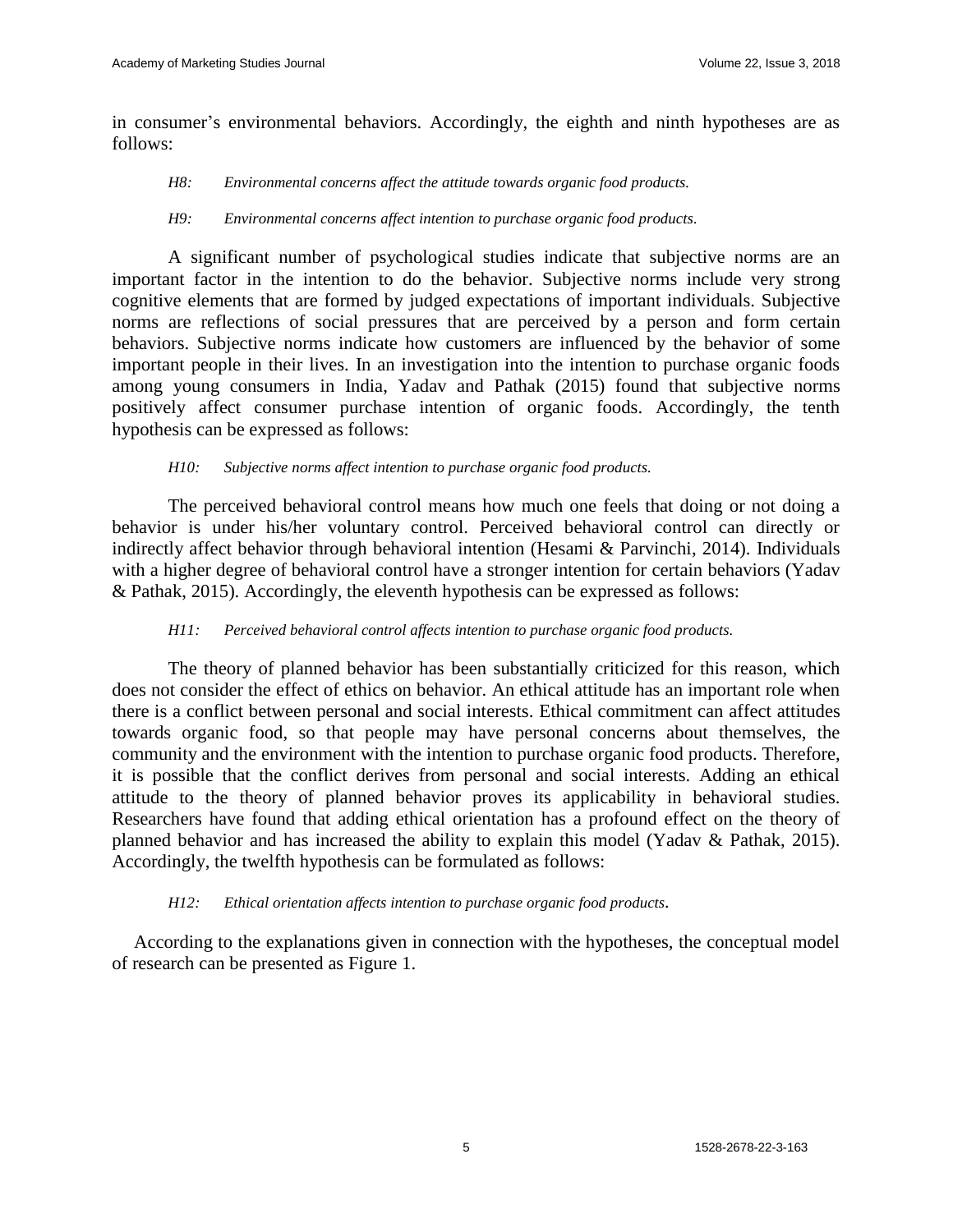

# **FIGURE 1**

#### **THE RESEARCH CONCEPTUAL MODEL**

Source: YADAV & PATHAK, 2015; CHEN, 2009; YAZDANPANAH & HASHEMINEJAD, 2015; HESAMI & PARVINCHI, 2014.

#### **METHODOLOGY**

#### **Population and Sampling Method**

The statistical population of the present research is faculty members and staff at the University of Mohaghegh Ardebili. The total population consisted of 674 individuals (320 staff and 354 faculty members). The Cochran's formula was employed to determine the sample size. According to this technique, the sample consisted of 245 participants. Random sampling was used to select members of the statistical sample. So, 280 questionnaires were distributed among the professors and staff of the Faculties of Basic Sciences, Agriculture, Engineering, Humanities and Psychology and various departments of the university including the departments of education, research and technology and administrative and financial affairs. However, some respondents did not show adequate cooperation in filling out the questionnaires and some of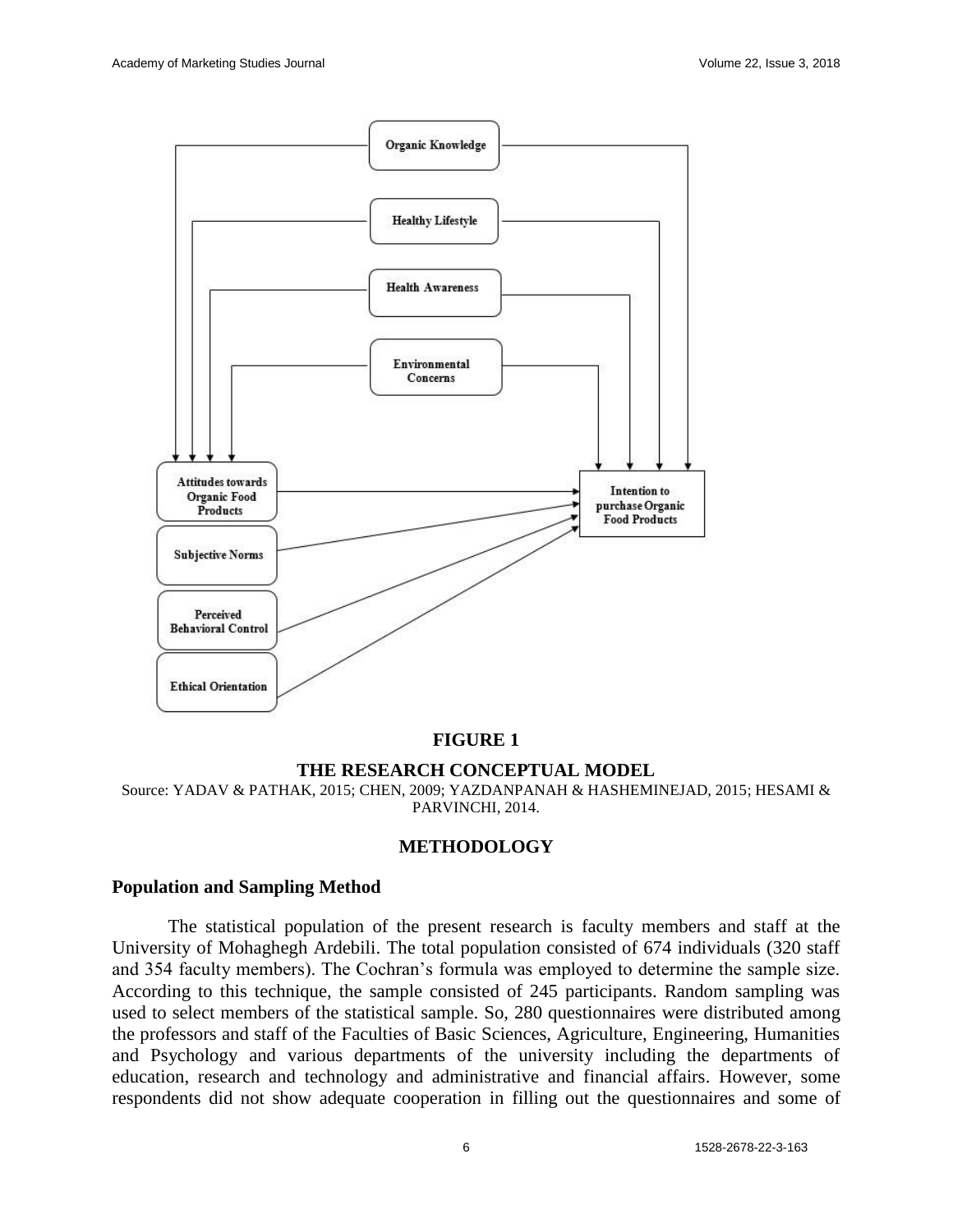them provided incomplete answers. Therefore, out of 280 distributed questionnaires, 65 were omitted and in the end, 215 complete questionnaires were collected indicating a response rate of 76.7 percent.

# **Variables Measurement**

The questionnaire has three sections. In the first section, in addition to introducing a member of the research team, explanations are provided about the main objectives of the study. Moreover, guidelines are provided to respondents on how to complete questions. The second section contains some of the most important demographic characteristics, including age, gender, marital status, education level and income level of the respondents. The third part is dedicated to specific questions to measure the research variables. Table 1 illustrates the arrangement of questions and resources used to develop a standard questionnaire.

| <b>Table 1</b><br>STRUCTURE OF THE RESEARCH QUESTIONNAIRE |                      |                               |                                               |  |
|-----------------------------------------------------------|----------------------|-------------------------------|-----------------------------------------------|--|
| <b>Variables</b>                                          | <b>Abbreviations</b> | Number of<br><b>Questions</b> | <b>Resources</b>                              |  |
| Attitudes towards organic food<br>products                | AT                   | 8                             | Yadav and Pathak (2015); Fang Chen<br>(2009). |  |
| Subjective norms                                          | <b>SN</b>            | 3                             | Yadav and Pathak (2015).                      |  |
| Perceived behavioral control                              | <b>PBC</b>           | 3                             | Yadav and Pathak (2015).                      |  |
| Organic knowledge                                         | $\alpha$             | 8                             | Yadav and Pathak (2015); Fang Chen<br>(2009). |  |
| Environmental concerns                                    | EC                   | 9                             | Yadav and Pathak (2015); Fang Chen<br>(2009). |  |
| Healthy lifestyle                                         | HL                   | 11                            | Chen (2009).                                  |  |
| <b>Ethical orientation</b>                                | <b>EO</b>            | 3                             | Yadav and Pathak (2015).                      |  |
| <b>Health awareness</b>                                   | <b>HA</b>            | 4                             | de Magistris (2007).                          |  |
| Intention to purchase organic food<br>products            | IP                   | 2                             | Yadav and Pathak (2015).                      |  |

Note: Participants were asked to answer any questions related to the variables based on a five-point Likert scale of Strongly agree, Agree, No idea, Disagree and Strongly disagree.

# **Statistical Analysis Methods**

Structural equation modeling has been used to test the hypotheses. This method consists of two components of the measurement model and the structural model. Before using the structural model, it is first necessary to verify the accuracy of the measurement model, in which the relationship between the hidden and observed variables is checked. There are several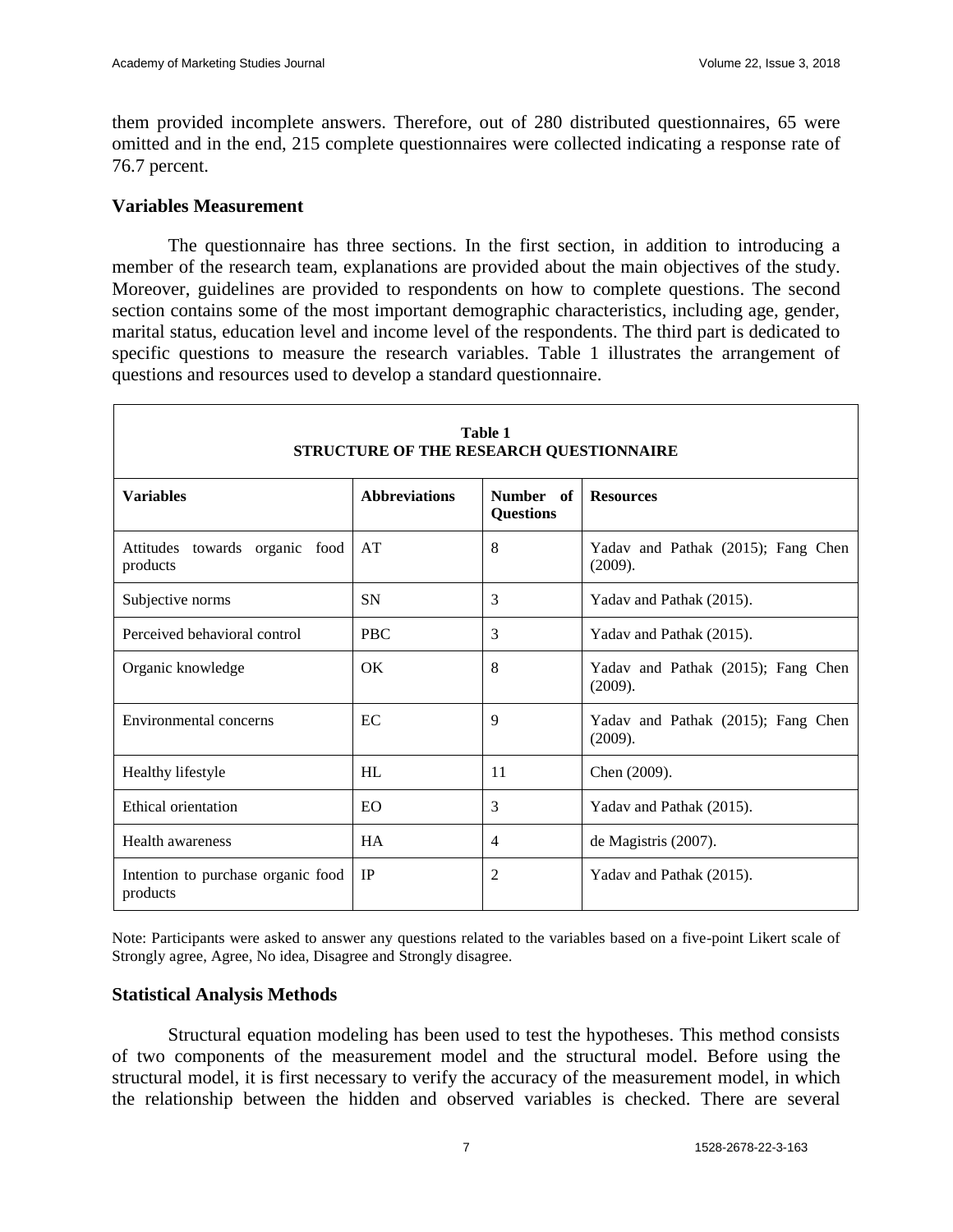methods to check the fitness of the model of measurement, but the method used in this study to examine the fitness of the measurement model includes the construct validity criterion. Construct validity is a compound concept that requires a multi-stage review, which is the extent to which the scale is accurate in measuring the theoretical construct or desired feature. To verify the validity of the questionnaire structure, confirmatory factor analysis is used. After ensuring the proper fitness of the model of measurement, in the next step, the structural model is used to test the relationships between variables based on the research model and, finally, conclusions on confirming or rejecting the hypotheses. The use of this method has significant advantages compared to other statistical methods, especially regular regression, the most important of which is the estimation of multiple relationships, the ability to measure hidden variables, calculation of the measurement error, the ability to examine the co-linear effect and the false and unrealistic relationship tests of research model structures (Mohammad et al., 2014). It should be noted that the implementation of these statistical methods done with the use of SPSS and Lisrel software.

# **RESULTS**

# **Demographic Characteristics of Respondents**

The results of the analysis of the demographic characteristics of respondents are shown in Table 2.

| Table 2<br>DEMOGRAPHIC CHARACTERISTICS OF RESPONDENTS |                                           |                   |                                     |                                     |
|-------------------------------------------------------|-------------------------------------------|-------------------|-------------------------------------|-------------------------------------|
| Demographic<br><b>Characteristics</b>                 | <b>Number</b><br>of<br><b>Respondents</b> | Levels            | <b>Absolute</b><br><b>Frequency</b> | <b>Relative</b><br><b>Abundance</b> |
| Gender                                                | 211                                       | Man               | 164                                 | 77.7                                |
|                                                       |                                           | Woman             | 47                                  | 22.5                                |
| <b>Marital Status</b>                                 | 210                                       | Married           | 176                                 | 83.8                                |
|                                                       |                                           | Single            | 34                                  | 16.2                                |
| Age                                                   | 211                                       | 20-30 Years old   | 16                                  | 7.6                                 |
|                                                       |                                           | 31-40 years old   | 103                                 | 48.8                                |
|                                                       |                                           | 41-50 years old   | 70                                  | 33.2                                |
|                                                       |                                           | Over 50 years old | 22                                  | 10.4                                |
| Level of Education                                    | 212                                       | Diploma and lower | $\overline{4}$                      | 1.9                                 |
|                                                       |                                           | B.A/B.S           | 41                                  | 19.3                                |
|                                                       |                                           | M.A/M.S           | 66                                  | 31.1                                |
|                                                       |                                           | Ph.D. and higher  | 101                                 | 47.6                                |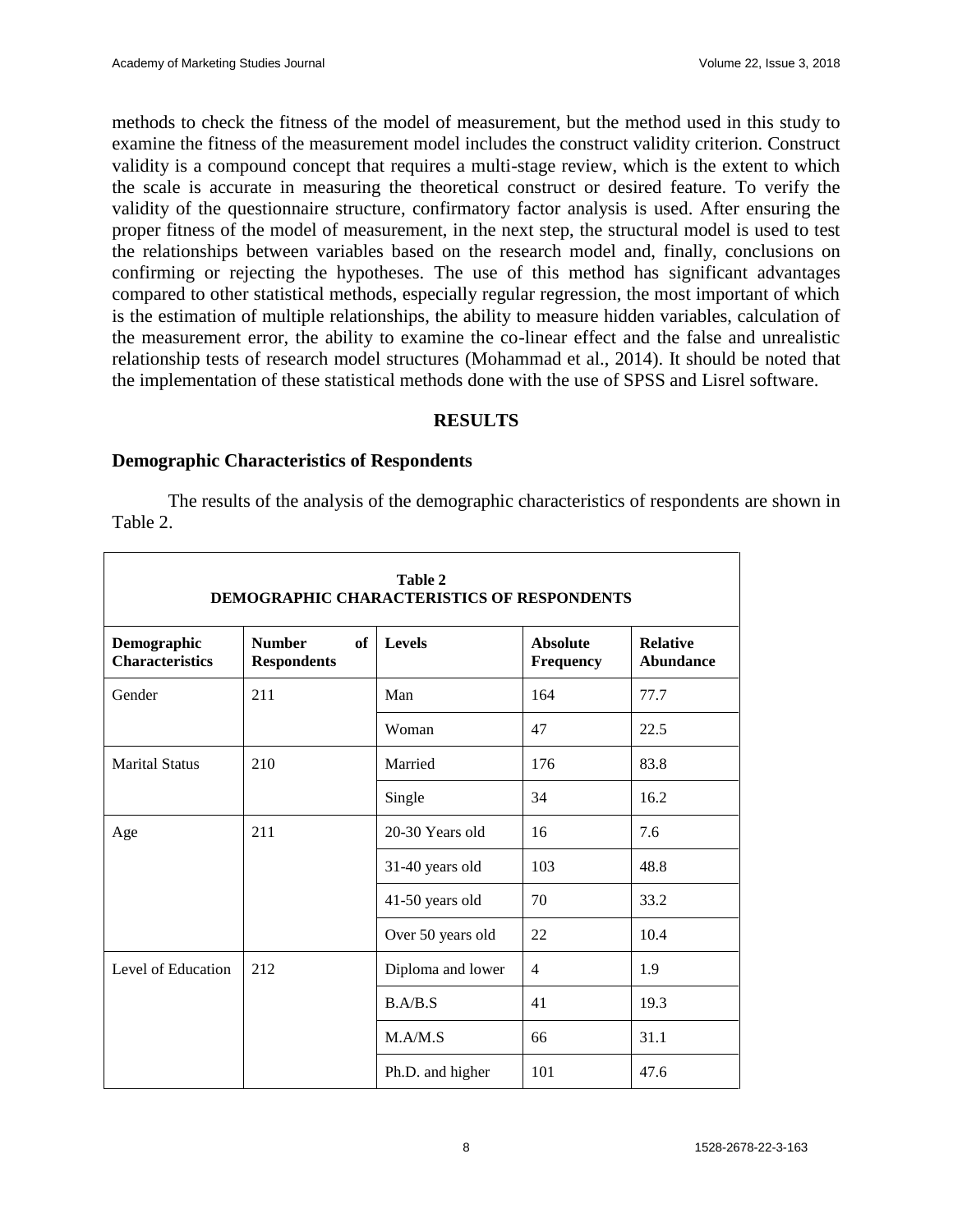٦

Г

| Table 2<br><b>DEMOGRAPHIC CHARACTERISTICS OF RESPONDENTS</b> |            |                                    |      |      |
|--------------------------------------------------------------|------------|------------------------------------|------|------|
| <b>Employment Status</b>                                     | 207        | Employee                           | 104  | 50.2 |
|                                                              |            | Faculty member                     | 103  | 49.8 |
| Monthly<br>Average                                           | <b>200</b> | Less than 200 USD                  | 26   | 0.13 |
| Income                                                       |            | 200-600 USD<br>56                  | 0.28 |      |
|                                                              |            | 600-1000 USD                       | 48   | 0.24 |
|                                                              |            | 1000<br>More<br>than<br><b>USD</b> | 70   | 0.35 |

# **The Kolmogorov-Smirnov test**

The Kolmogorov-Smirnov test was used to investigate the normality distribution of quantitative variable. In this test, the zero assumption represents the claim that the data distribution is normal. Table 3 shows the results of this test.

| Table 3<br><b>KOLMOGOROV-SMIRNOV TEST</b> |                                   |                        |                    |  |
|-------------------------------------------|-----------------------------------|------------------------|--------------------|--|
| <b>Variables</b>                          | Kolmogorov-Smirnov<br><b>Test</b> | The significance level | <b>Test Result</b> |  |
| Attitude                                  | 0.183                             | 0.000                  | Not normal         |  |
| Subjective norms                          | 0.160                             | 0.000                  | Not normal         |  |
| Perceived behavioral control              | 0.129                             | 0.000                  | Not normal         |  |
| <b>Health awareness</b>                   | 0.149                             | 0.000                  | Not normal         |  |
| Environmental concerns                    | 0.070                             | 0.012                  | Not normal         |  |
| Healthy lifestyle                         | 0.073                             | 0.007                  | Not normal         |  |
| <b>Ethical Orientation</b>                | 0.202                             | 0.000                  | Not normal         |  |
| Organic knowledge                         | 0.171                             | 0.000                  | Not normal         |  |
| Intention to purchase                     | 0.221                             | 0.000                  | Not normal         |  |

The results of Table 3 show that the significance level for all variables is more than 0.05. Therefore, we can conclude that variables have abnormal distribution.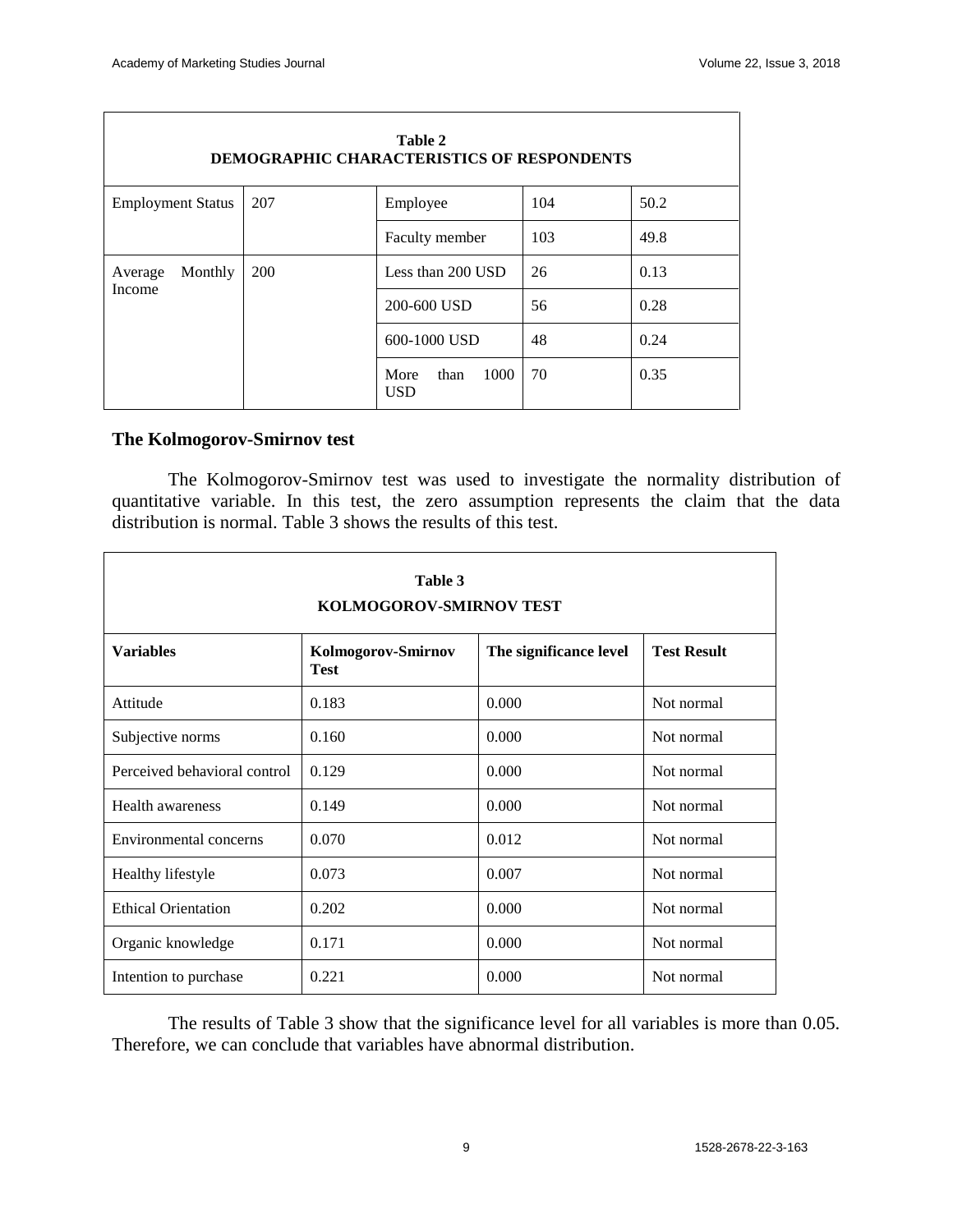# **Validity and Reliability of the Questionnaire**

In conducting factor analysis, first, the researcher must make sure that the data can be used for analysis, In other words, are the collected data suitable for factor analysis? For this purpose, the KMO index and the Bartlett test are usually used. The KMO index and Bartlett test for the data in this study are shown in Table 4.

| Table 4<br>KMO INDEX VALUES AND BARTLETT TEST |                        |         |  |
|-----------------------------------------------|------------------------|---------|--|
| 0.829<br><b>Indicator KMO</b>                 |                        |         |  |
| <b>Bartlett Test</b>                          | Chi-squared test       | 455.925 |  |
|                                               | Degree of freedom      | 1225    |  |
|                                               | The significance level | 0.000   |  |

According to Table 4, the KMO index is equal to 0.829, which is in the range above 0.6. Therefore, the sample size of the research is sufficient for confirmatory factor analysis. Also, the significance level of the Bartlett test is less than 0.05, which shows that the factor analysis is appropriate for identifying the structure of the factor model and the assumption of the recognition of the correlation matrix is rejected. Therefore, the results of KMO and Bartlett tests show, the collected data based on the research questionnaire are adequate and sufficient for confirmation factor analysis; therefore, confirmatory factor analysis can be used to evaluate the questionnaire.

The decision criterion for maintaining or deleting questions from the research questionnaire is based on the factorized load extracted from the implementation of the confirmatory analysis method. Confirmatory factor analysis is used to identify the underlying variables of a concept or summarizing a set of data. The power of the relationship between the agent (hidden variable) and the visible variable is shown by the factor load. If the factor load of each of the questions is less than 0.5, then the question will be omitted from the questionnaire. However, if the amount of load is more than 0.5, then it can be concluded that the questions are suitable to remain in the questionnaire. The t-test statistic is also used to determine the significance of factor loads. Because the significance is checked at the error level of 0.05, so if the value of the t statistic for the observed factor loads is larger than 1.96, then the relationship is significant. The results of the confirmatory factor analysis are shown in Table 5.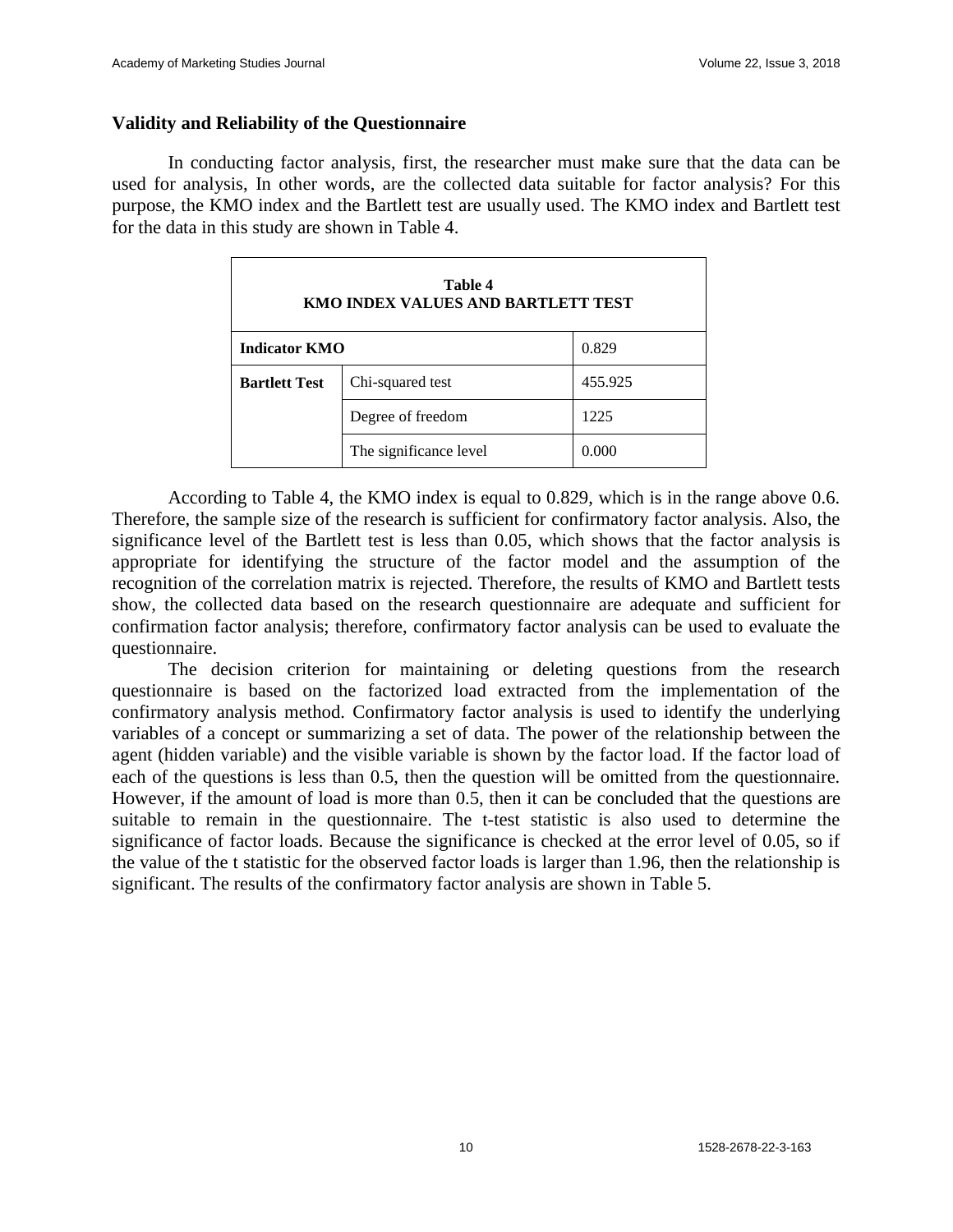| <b>CONFIRMATORY FACTOR ANALYSIS</b> |                                                                                       |                   |              |                                            |
|-------------------------------------|---------------------------------------------------------------------------------------|-------------------|--------------|--------------------------------------------|
| <b>Variable</b>                     | <b>Questions</b>                                                                      | Factor<br>Loading | t-Statistics | Cronbach's<br><b>Alpha</b><br>Coefficients |
| Attitude                            | 1. Purchasing organic food is a good idea.                                            | 0.73              | 15.61        | 0.734                                      |
|                                     | 2. Purchasing organic food is a wise choice.                                          | 0.73              | 16.83        |                                            |
|                                     | 3. I love the idea of buying organic food.                                            | 0.72              | 17.11        |                                            |
|                                     | 4. Organic food purchase can be pleasant.                                             | 0.69              | 14.65        |                                            |
|                                     | 5. Organic products are healthier. (Good for<br>health.)                              | 0.68              | 15.50        |                                            |
|                                     | 6. The availability of organic food products is<br>very important to me.              | 0.65              | 13.22        |                                            |
|                                     | 7. Organic products have a higher price.                                              | 0.31              | 5.19         |                                            |
|                                     | 8. Organic products have a higher quality.                                            | 0.36              | 6.55         |                                            |
| norms                               | 1. People who care about me think I should buy<br>organic food.                       | 0.63              | 11.55        | 0.878                                      |
| Subjective                          | 2. Most people who are essential to me want<br>me to buy organic food.                | 0.86              | 18.66        |                                            |
|                                     | 3. People whom I value their opinions prefer<br>that I should buy organic food.       | 0.73              | 14.13        |                                            |
| control                             | 1. Buying or not buying food depends entirely<br>on me.                               | 0.35              | 4.70         | 0.723                                      |
| Perceived<br>behavioral             | 2. If I had enough budget, I would buy organic<br>food                                | 0.77              | 8.80         |                                            |
|                                     | 3. I have the resources and time to buy organic<br>food.                              | 0.75              | 8.58         |                                            |
|                                     | 1. I care about the choice of food to ensure its<br>usefulness for health.            | 0.79              | 2.99         | 0.742                                      |
| Health awa                          | 2. I consider myself an informed consumer.                                            | 0.35              | 6.62         |                                            |
| reness                              | 3. I often think about health-related issues.                                         | 0.48              | 10.05        |                                            |
|                                     | 4. I know myself with high health awareness.                                          | 0.60              | 11.25        |                                            |
|                                     | 5. I think that I consider health in my life a lot.                                   | 0.52              | 11.01        |                                            |
|                                     | 6. My health is precious to me and I sacrifice a<br>lot to get it.                    | 0.55              | 9.87         |                                            |
|                                     | 7. I often ask myself if the things I eat are good<br>for my health.                  | 0.65              | 10.81        |                                            |
|                                     | 8. I think people are less likely to pay attention<br>to their health compared to me. | 0.32              | 4.83         |                                            |

# **Table 5**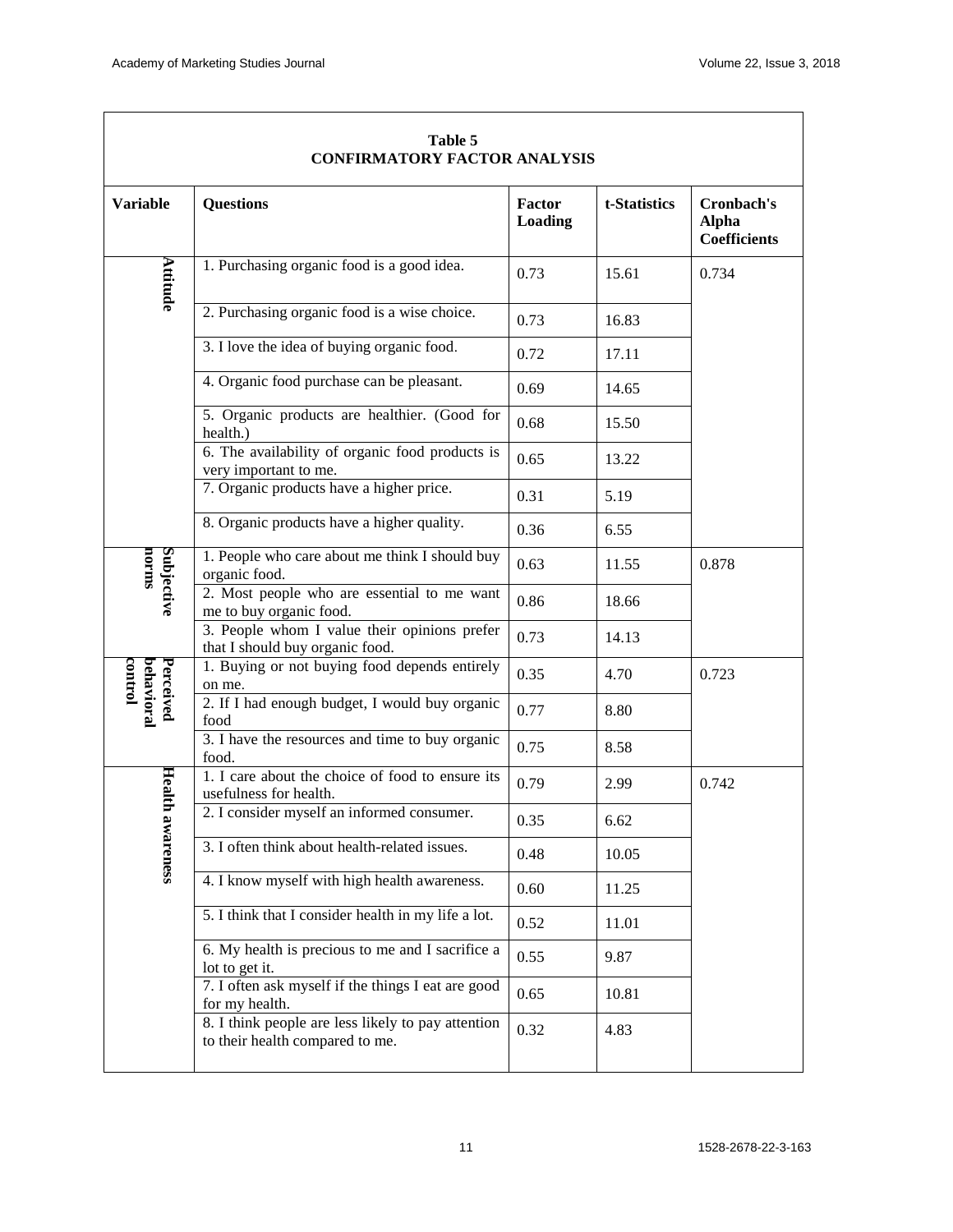$\overline{\phantom{a}}$ 

| Table 5<br><b>CONFIRMATORY FACTOR ANALYSIS</b> |                                                                                                           |      |       |       |
|------------------------------------------------|-----------------------------------------------------------------------------------------------------------|------|-------|-------|
| Environmental concerns                         | 1. The balance of nature is very sensitive and<br>can easily blend.                                       | 0.50 | 7.79  | 0.773 |
|                                                | 2. The existence of humans is repeatedly<br>harmful to the environment.                                   | 0.58 | 9.04  |       |
|                                                | 3. Humans must preserve the balance of nature<br>to survive.                                              | 0.39 | 8.50  |       |
|                                                | 4. Human interference with nature often leads<br>to a dangerous and heinous consequence.                  | 0.73 | 12.22 |       |
|                                                | 5. The current development pathway has<br>environmental degradation.                                      | 0.62 | 10.87 |       |
|                                                | 6. I split the rubbish and pour it into separate<br>containers.                                           | 0.35 | 4.64  |       |
|                                                | 7. I prefer to consume recycled products.                                                                 | 0.27 | 3.10  |       |
|                                                | 8. If we do not do some actions, environmental<br>damage will be irrecoverable.                           | 0.50 | 9.48  |       |
|                                                | 9. I carry out environmental protection duties.                                                           | 0.32 | 6.94  |       |
|                                                | 1. I follow the low-salt diet (salt control)                                                              | 0.37 | 5.45  | 0.790 |
|                                                | 2. I am a vegetarian. (Vegetarian food)                                                                   | 0.51 | 6.50  |       |
| Healthy life style                             | 3. I exercise regularly. (Regular exercises)                                                              | 0.46 | 6.03  |       |
|                                                | 4. I avoid eating processed foods.                                                                        | 0.45 | 6.69  |       |
|                                                | 5. I often eat fruits and vegetables. (High intake<br>of fruit)                                           | 0.36 | 6.47  |       |
|                                                | 6. I eat less red meat (moderate intake of meat)                                                          | 0.64 | 9.37  |       |
|                                                | 7. I avoid eating food products with additives.                                                           | 0.55 | 8.96  |       |
|                                                | 8. I regularly test my health (regular health<br>check).                                                  | 0.56 | 7.78  |       |
|                                                | 9. I try to reduce my stress.                                                                             | 0.43 | 8.22  |       |
|                                                | 10. I try to have a planned and organized<br>lifestyle (regular life).                                    | 0.44 | 8.92  |       |
|                                                | 11. I try to keep a balance between my personal<br>and professional life. (Personal and business<br>life) | 0.36 | 6.87  |       |
| knowledge<br>Organic                           | 1. I would like to have more knowledge about<br>organic products before shopping                          | 0.44 | 9.01  | 0.751 |
|                                                | 2. More knowledge about organic products<br>helps me decide to buy them.                                  | 0.51 | 10.24 |       |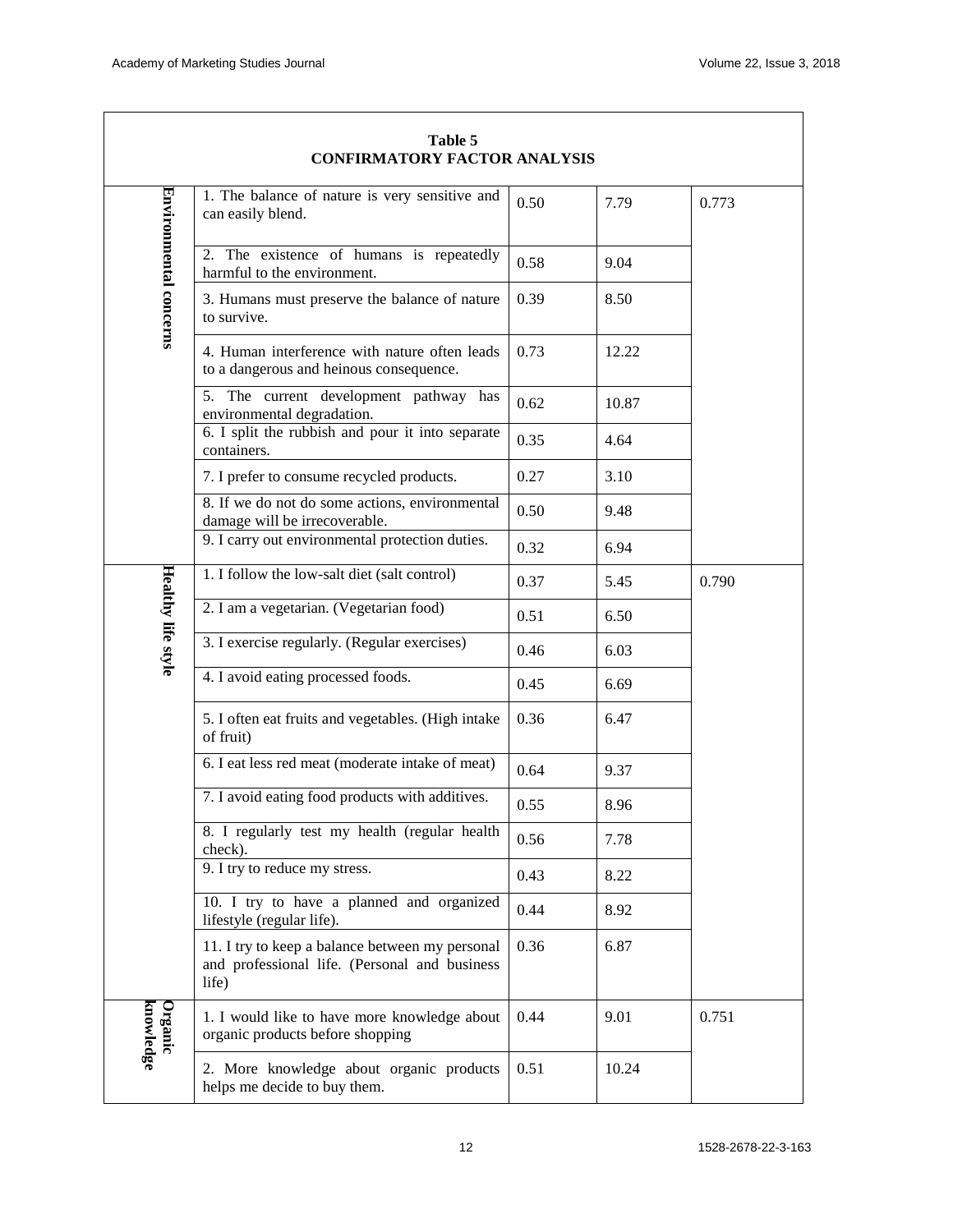| Table 5<br><b>CONFIRMATORY FACTOR ANALYSIS</b> |                                                                                                                                         |      |       |       |
|------------------------------------------------|-----------------------------------------------------------------------------------------------------------------------------------------|------|-------|-------|
|                                                | 3. I am confident in the knowledge of organic<br>products.                                                                              | 0.49 | 8.87  |       |
| Ethical Orientation                            | 1. Purchasing Organic Food instead<br>of<br>conventional foods creates an emotion similar<br>to personal engagement for better things.  | 0.63 | 13.91 | 0.886 |
|                                                | Purchasing organic food instead<br>2.<br>- of<br>conventional foods creates an emotion similar<br>to doing the right things in my life. | 0.69 | 16.59 |       |
|                                                | Purchasing organic<br>food<br>3.<br>instead<br>of<br>conventional foods creates a feeling that looks<br>like I'm a better person        | 0.71 | 14.63 |       |
| purchase<br>Intention                          | 1. I want to buy organic food when shopping.                                                                                            | 0.70 | 14.68 | 0.831 |
| ਡ                                              | 2. I will try to buy organic food shortly.                                                                                              | 0.63 | 13.72 |       |

In this study, the standard value for factor load is considered to be 0.5. The results of Table 3 show that for all the items, the factor loads are higher than 0.5 standard level and the values of the Student's t-test are obtained at 95% confidence level higher than 1.96. Therefore, according to the reported amounts in Table 5, the appropriateness of questions and their ability to measure variables in the research is confirmed and it can be claimed that the questionnaire has an acceptable validity. Also, in Table 5, the values of the Cronbach's alpha coefficient for each of the variables are presented. If the coefficient is greater than 0.7, then the questions are valid. Given the reported amounts in Table 5, it is concluded that the questionnaire is highly valued.

# **Estimation of the Conceptual Model**

The research model test was performed using structural equation modeling method. Figures 2 & 3 showed the model of research with its independent and dependent variables in the form of measuring models along with the path coefficients between the variables as well as the tstudent statistic.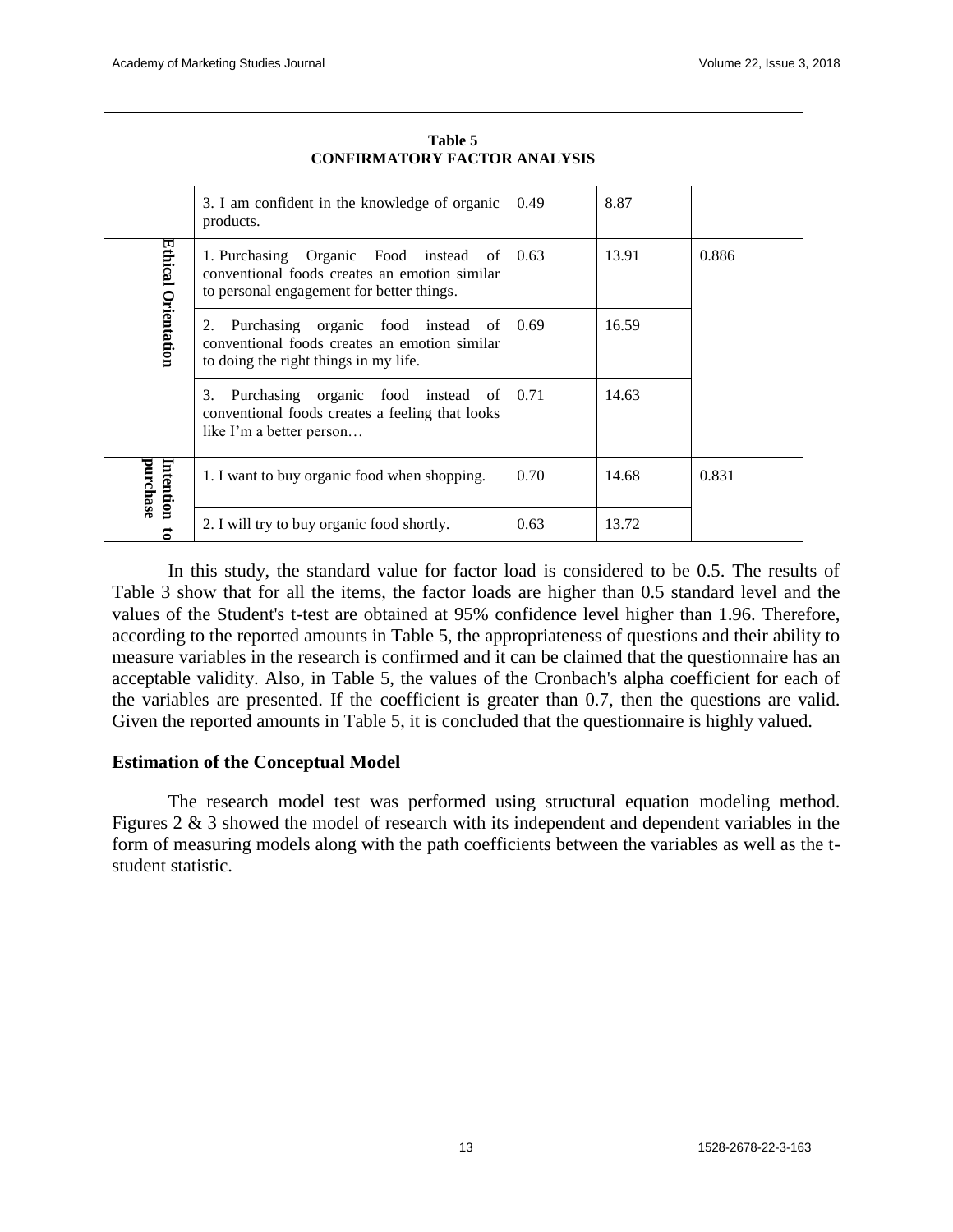

Chi-Square=1869.86, df=1139, P-value=0.00000, RMSEA=0.056

# **FIGURE 2 ESTIMATION OF THE STANDARDIZED PATH COEFFICIENT IN THE MODEL**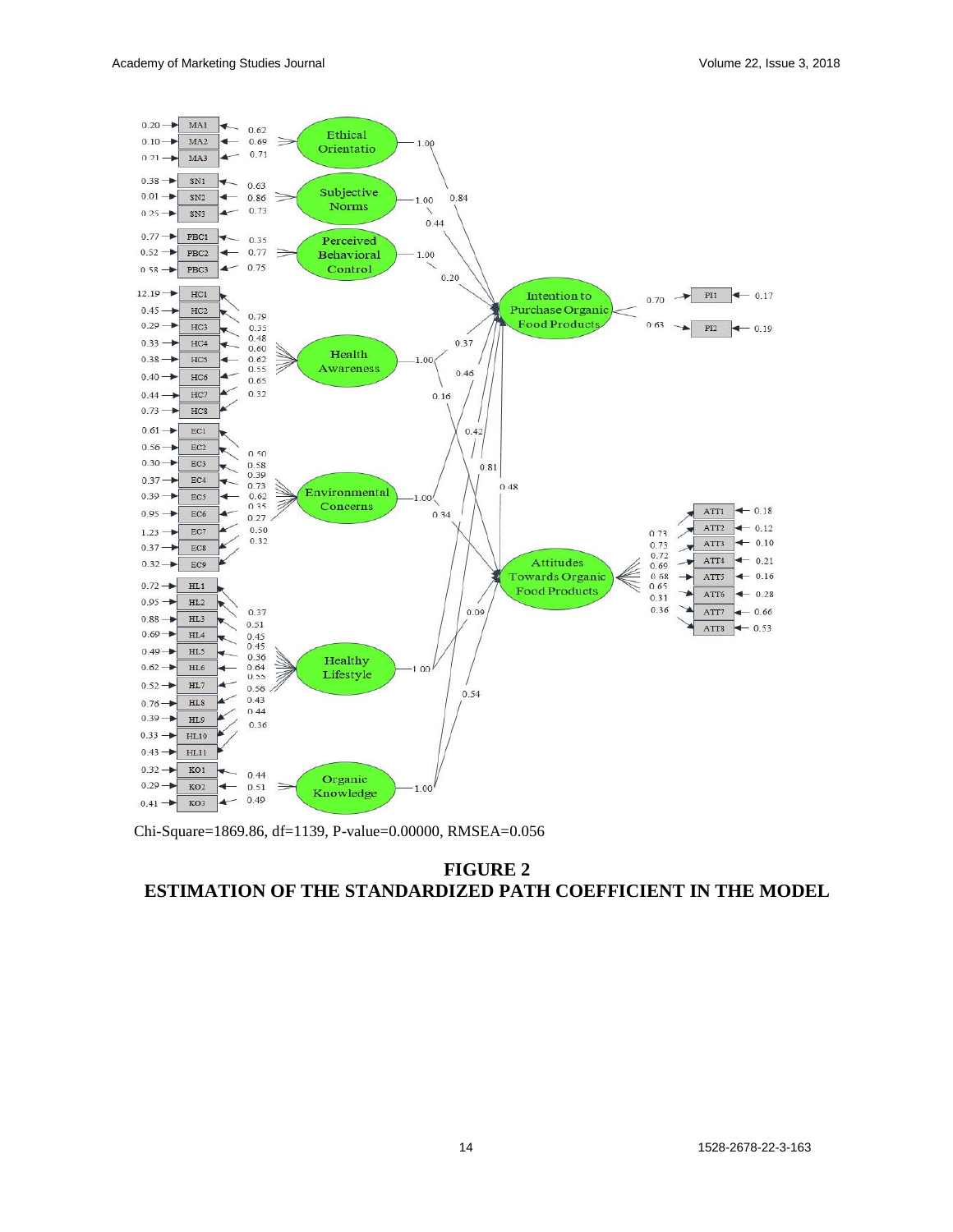

Chi-Square=1869.86; df=1139; P-value=0.00000; RMSEA=0.056.

# **FIGURE 3 ESTIMATION OF THE T-STATISTIC IN THE MODEL**

The hypothesis test results are summarized in Table 6.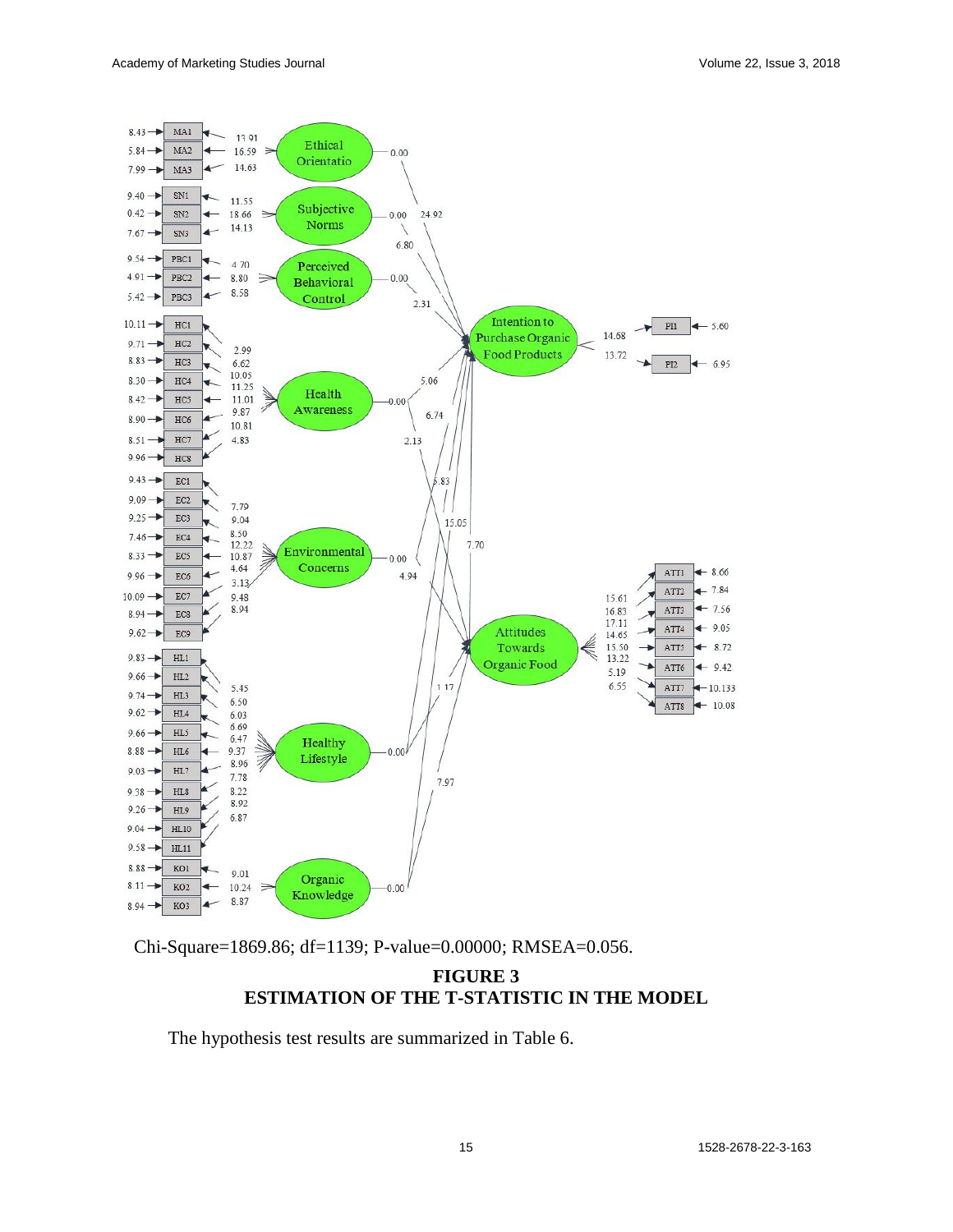| <b>RESULTS OF HYPOTHESES ESTIMATION</b> |                                               |                                                     |                     |                     |
|-----------------------------------------|-----------------------------------------------|-----------------------------------------------------|---------------------|---------------------|
| <b>Hypothesis</b>                       | <b>Independent Variable</b>                   | <b>The Dependent Variable</b>                       | Path<br>Coefficient | <b>T</b> Statistics |
| H1                                      | Attitude<br>towards<br>organic food products. | Intention to purchase organic food<br>products.     | 0.48                | 7.70                |
| H <sub>2</sub>                          | Organic knowledge.                            | Attitude<br>towards<br>organic<br>food<br>products. | 0.54                | 7.97                |
| H3                                      | Organic knowledge.                            | Intention to purchase organic food<br>products.     | 0.81                | 15.05               |
| H4                                      | Healthy lifestyle.                            | Attitude<br>towards<br>organic<br>food<br>products. | 0.09                | 1.17                |
| H5                                      | Healthy lifestyle.                            | Intention to purchase organic food<br>products.     | 0.42                | 5.83                |
| H6                                      | Health awareness.                             | Attitude<br>food<br>towards<br>organic<br>products. | 0.16                | 2.13                |
| H7                                      | Health awareness.                             | Intention to purchase organic food<br>products.     | 0.37                | 5.06                |
| H8                                      | Environmental<br>concerns.                    | Attitude<br>towards<br>organic<br>food<br>products. | 034                 | 4.94                |
| H9                                      | Environmental<br>concerns.                    | Intention to purchase organic food<br>products.     | 0.46                | 6.74                |
| H <sub>10</sub>                         | Subjective norms.                             | Intention to purchase organic food<br>products.     | 0.44                | 6.80                |
| H11                                     | Perceived<br>behavioral<br>control.           | Intention to purchase organic food<br>products.     | 0.20                | 2.31                |
| H12                                     | Ethical Orientation.                          | Intention to purchase organic food<br>products.     | 0.84                | 24.92               |

#### **Table 6 RESULTS OF HYPOTHESES ESTIMATION**

The results of Table 6 show that, for all the hypotheses other than the fourth hypothesis, the T-Student statistic is higher than 1.96 and the significance level is less than 0.05. Therefore, all hypotheses, except for the fourth hypothesis, are confirmed at the 95% CI. The path coefficients obtained from these hypotheses are positive, which indicates the positive effect of the independent variable on the dependent variable in the hypothesis.

# **The Fitness Indices of the Estimated Model**

In general, to determine the fitness of the estimated model, various indicators have been used. However, each of the indicators alone cannot be a reason for appropriate fitness or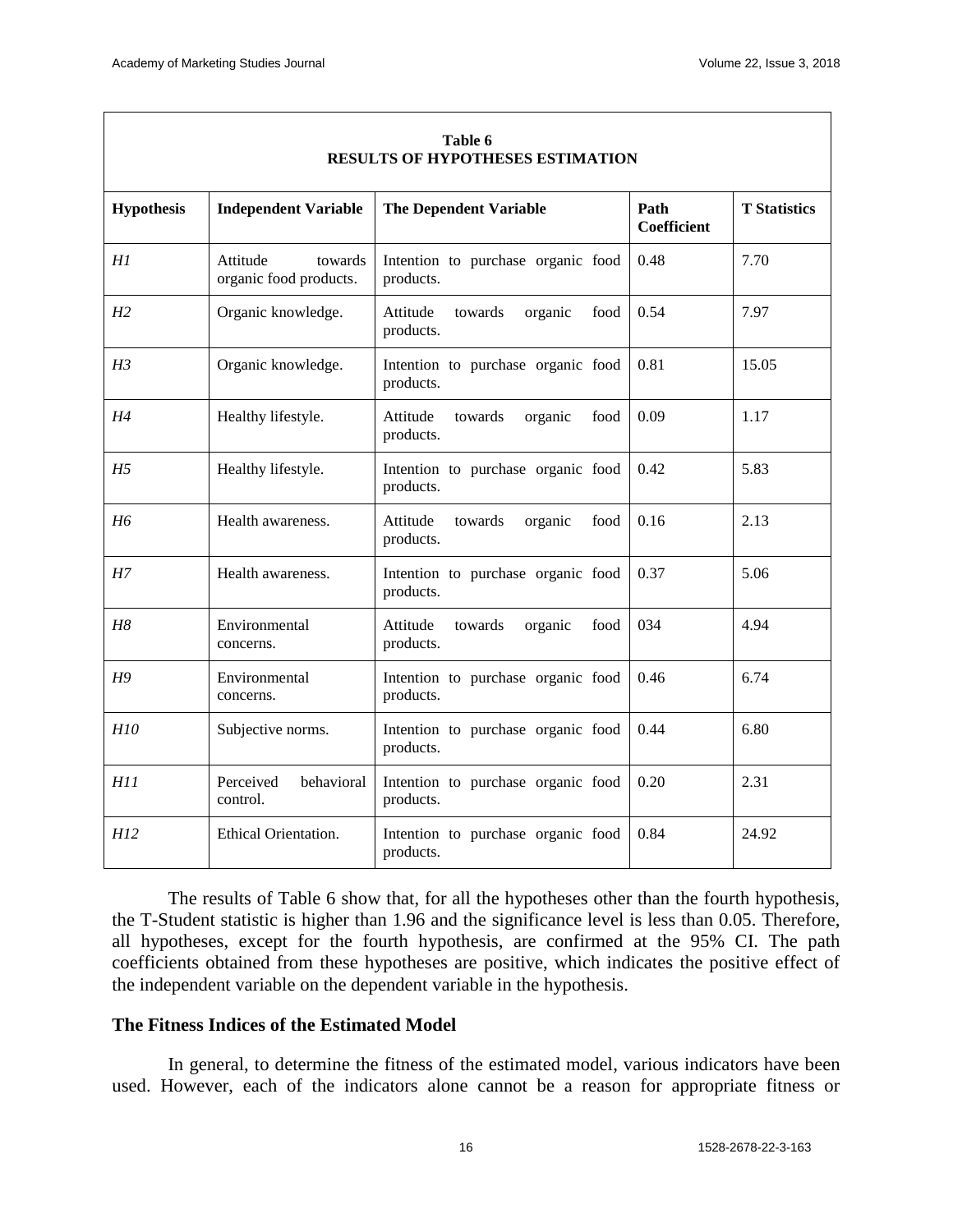weakness the model and these indicators should be summed up together. The values of the appropriate indexes of the model are shown in Table 7.

| Table 7<br><b>MODEL FIT INDICES</b>                                              |                  |                   |  |
|----------------------------------------------------------------------------------|------------------|-------------------|--|
| <b>Model fit indices</b>                                                         | Acceptable range | The amount earned |  |
| Chi square                                                                       | -                | 1869.86           |  |
| Degree of freedom                                                                |                  | 1139              |  |
| The ratio of chi-square to the degree of<br>freedom                              | Less than 3      | 1.64              |  |
| The<br>Mean<br>Estimation of the<br>Root<br>Approximation Error Variance (RMSEA) | Less than $0.1$  | 0.056             |  |
| Incremental Fitting Index (IFI)                                                  | Greater than 0.9 | 0.94              |  |
| Non-Normalized Fitting Index (NNFI)                                              | Greater than 0.9 | 0.94              |  |
| Comparative Fitting Index (CFI)                                                  | Greater than 0.9 | 0.94              |  |

According to Table 7, all model fitness indicators are within the acceptable range. Therefore, about the set of all fit indices, it can be concluded that the developed model has a suitable fitting and the results from the estimation of relationships in the research model can be considered valid and reliable.

#### **DISCUSSION**

The results of the first hypothesis test show that attitudes toward organic foods have a significant impact on the intent to purchase organic food products. Yadav and Pathak (2015), Yazdanpanah and Hasheminejad (2015), Mohammadian and Bakhshandeh (2011) have achieved similar results. Attitude is one of the key elements that influence people's intent to buy various products; in the sense that behaving or not behaving in a certain way depends on personal judgment. People should see the result of their evaluations and positively believe in them which results in the desired attitude, stronger buying intent and finally the act of buying. So it can be argued that consumers evaluate environmentally compatible behavior as beneficial and the positive attitude toward green products leads to the serious intent to buy and use such products. Therefore, people who consider environmental behaviors as important constitute very important targets for desirable environmental action and especially green purchasing behavior. These people consider environmental activities as very important and engage in these activities. By identifying these people, all the environmental programs (in marketing or other areas) may be implemented on them because they are more apt to adopt desirable environmental activities (including green purchase). Kasarjian found out that attitude toward air pollution was the most important variable in determining consumer behavior toward a product. Balderjan (1988) also considered a positive attitude toward environmentally aware lifestyle to result in the purchase and application of environmentally compatible products (Zand & Parvinchi, 2014).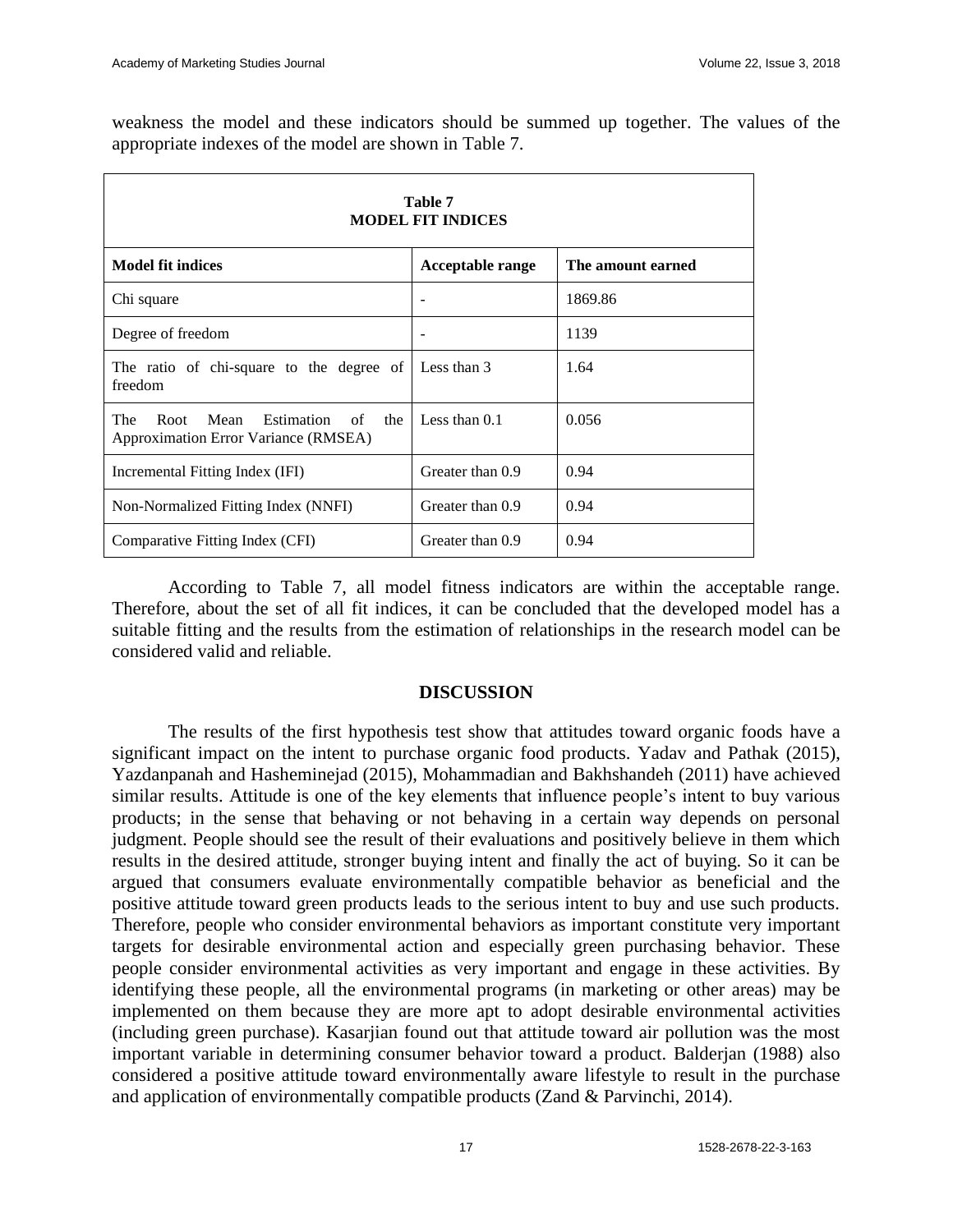The result of the second hypothesis test shows that organic knowledge has a significant positive effect on purchase of organic foods. The results of Ranjbar and Omidi's research (2014) and Rajabi and Omidi (2011) also confirm this finding. The result of the third hypothesis test shows that organic knowledge has a significant positive effect on the intention to purchase organic foods, which is consistent with the findings of Tris (2007). Increased environmental awareness has profound effects on consumer behavior and the expansion of the market for green products. Increased knowledge about green products and the environment is an important factor in the behavior of environmentally aware consumers. This enhanced awareness about green issues is evident in consumer purchasing decisions. Numerous customers argue that greater environmental knowledge and preference toward products made by green companies justify their inclination to buy green products and pay extra amounts of money for environmentally friendly products and services (Han et al., 2011). Chan and Lau (2000) realized that environmental knowledge is an independent variable in predicting purchase of green products and Chinese consumers with greater knowledge about the environment show stronger preference to participate in activities related to the green purchase. Knowledge also affects attitudes (Powell & Ham, 2008). Larouche et al. (2001) believe that people's knowledge about the environment plays an important role in shaping their desirable attitudes toward green products. Previous research has also proved that environmental knowledge has a positive and significant effect on attitude toward green products (Cheah & Phau, 2011). Therefore, it can be said that informing the public and making them aware of environmental conditions (general and applied knowledge rather than purely specific and scientific knowledge) can probably enhance preference and tendency toward environmentally desirable behavior (Seif et al., 2015).

The result of the fourth hypothesis test showed that lifestyle had no significant effect on attitude toward organic foods. The result of the fifth hypothesis test shows that lifestyle has a significant positive effect on the intention to purchase organic foods. Such a conclusion is consistent with the studies of Yadav and Pathhak (2015) and Chen Fang (2009). Lifestyle can be interpreted as a set of behavior adopted by individuals not only to fulfill their current needs but also to manifest a particular narrative chosen as their identities (Rahmat & Agha, 2006). Lifestyle is an important factor that has a close relationship with various aspects of health including the quality of life (Feizi et al., 2012). Therefore, lifestyle marketing can be employed to study and evaluate people's personal and social success. Many studies indicate that people who choose healthy lifestyles are less inclined toward dangerous behaviors (Cockerham, 1997). Wertenbroch (1998) noted that restrained eaters choose to purchase small packaged foods at a premium price to help them reduce caloric intake in order to have a healthy way of life.

The result of the sixth hypothesis test shows that health information has a significant positive effect on attitude toward organic foods. The relationship between these two variables was also confirmed in the researches of Elda and Pathek (2015), Chen (2009) and Ranjbar and Omidi (2014). The results of the seventh hypothesis show that health awareness has a significant positive effect on the intention to purchase organic foods. Yadav and Pathak (2015), Chen (2009) and Yazdanpanah and Hasheminejad (2015) showed that health awareness has an impact on the intention to purchase organic food products. Healthiness has become an important determinant for food purchases and a parameter of quality for many consumers. Public concern about health maintenance or health improvement is the main reason for buying organic foods. Many consumers believe that organically grown foods are safer and provide greater health benefits than conventional alternatives and have positive attitudes toward organic products Studies related to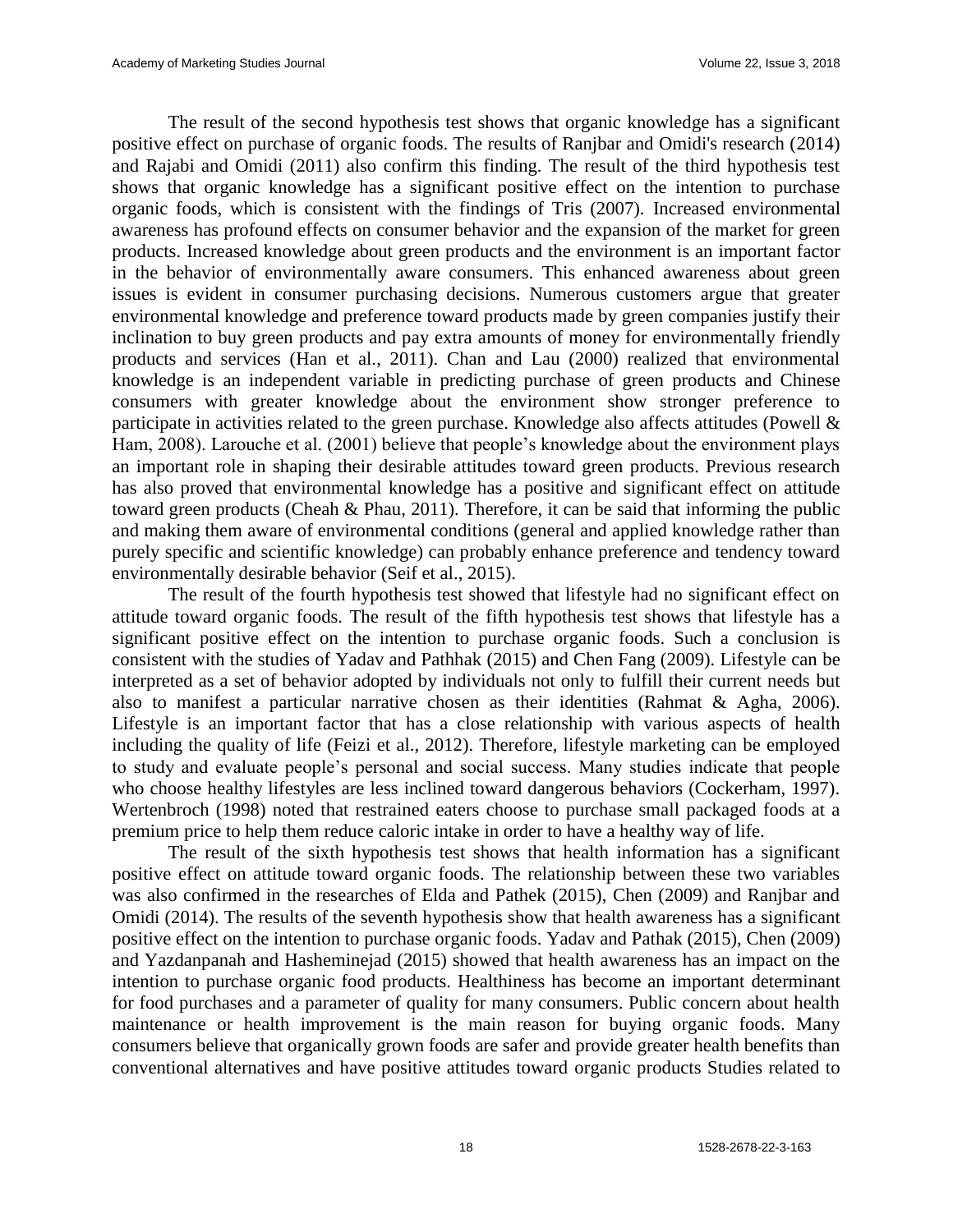the consumer's food choice and the increasing importance of health and the impact that food production has on the environment are well documented in the literature (Chen, 2009).

The result of the eighth hypothesis test shows that environmental concerns have a significant positive effect on the attitude toward organic foods, which is consistent with the studies of Yadav and Pathak (2015) and Chen (2009). The result of the night hypothesis test shows that environmental concerns have a significant positive effect on the intention to purchase organic foods. The results of this study are consistent with the research of Yadav and Pathak (2015) and Yazdanpanah and Hasheminejad (2015). Environmental concerns refer to the degree of emotional involvement that people feel toward environmental issues. It reflects people's response to protection of the environment. On the contrary, environmental attitude refers to people's moral judgments regarding the protection of the environment. In other words, environmental attitude refers to judgments and evaluations based on awareness about environment protection values (Lee, 2008). These findings indicate that green purchasing behavior in consumers especially in Iranian youth is more easily activated by emotional persuasion and increasing awareness based on logic and reason. Studies by Peattie (2001) showed that rationality and awareness should be employed for partitioning of young consumers in green marketing. Contrary to the statistical sample investigated by Peattie (2001), this study suggests that the purchasing behavior of young consumers is more emotional than rational (Hamdi et al., 2011).

The result of the tenth hypothesis test shows that subjective norms have a significant positive effect on the intention to purchase organic food products. Yadav and Pathak (2015), Arvola et al. (2008), Thogersen (2002) and Yazdanpanah and Hasheminejad (2015) also showed that the subjective norm is a strong predictor of the intention to purchase organic food products. The results confirm that key influential people such as family father and mother-or friends and personal role models can greatly influence younger generations. A network of close friends can suggest, expand, promote, transfer and amplify environmental behavior as a social norm. Therefore, in younger people purchasing of green products has social functions and significance. Uusitalo and Oksanen (2004) state that green consumption is a type of symbolic consumption. Also, their findings show that interpersonal communication is one of the most effective instruments to influence purchasing behavior. It shows that in this group of consumers, marketing to encourage people to recommend and introduce green products to their friends is of great importance. Rayan (2001) also believes that emphasis on following and adopting behaviors in social circles is very strong especially in the collective culture of the Iranians. Based on this, people tend to moderate their interests to follow greater social norms (Hamdi et al., 2011).

The result of the 11th hypothesis test shows that perceived behavioral control has a significant positive effect on the intention to purchase organic food products. Findings from Yadav and Pathak (2015), Yazdanpanah and Hasheminejad (2015) confirm this result. The results of the 12th hypothesis test show that ethical Orientation has a significant effect on the intention to purchase organic food products, which is consistent with the study of Yadav and Pathak (2015) and Yazdanpanah and Hasheminejad (2015). According to the programmed behavior theory, people's motivation is influenced by their perception about the results of a certain behavior. If people come to believe that they can help protect the environment by using environmentally compatible products, they will be more inclined to such products. Therefore, it may be concluded that given the current environmental concerns in the society, increased production of environmentally friendly products will be met with people's preference to use them (Seif et al., 2015).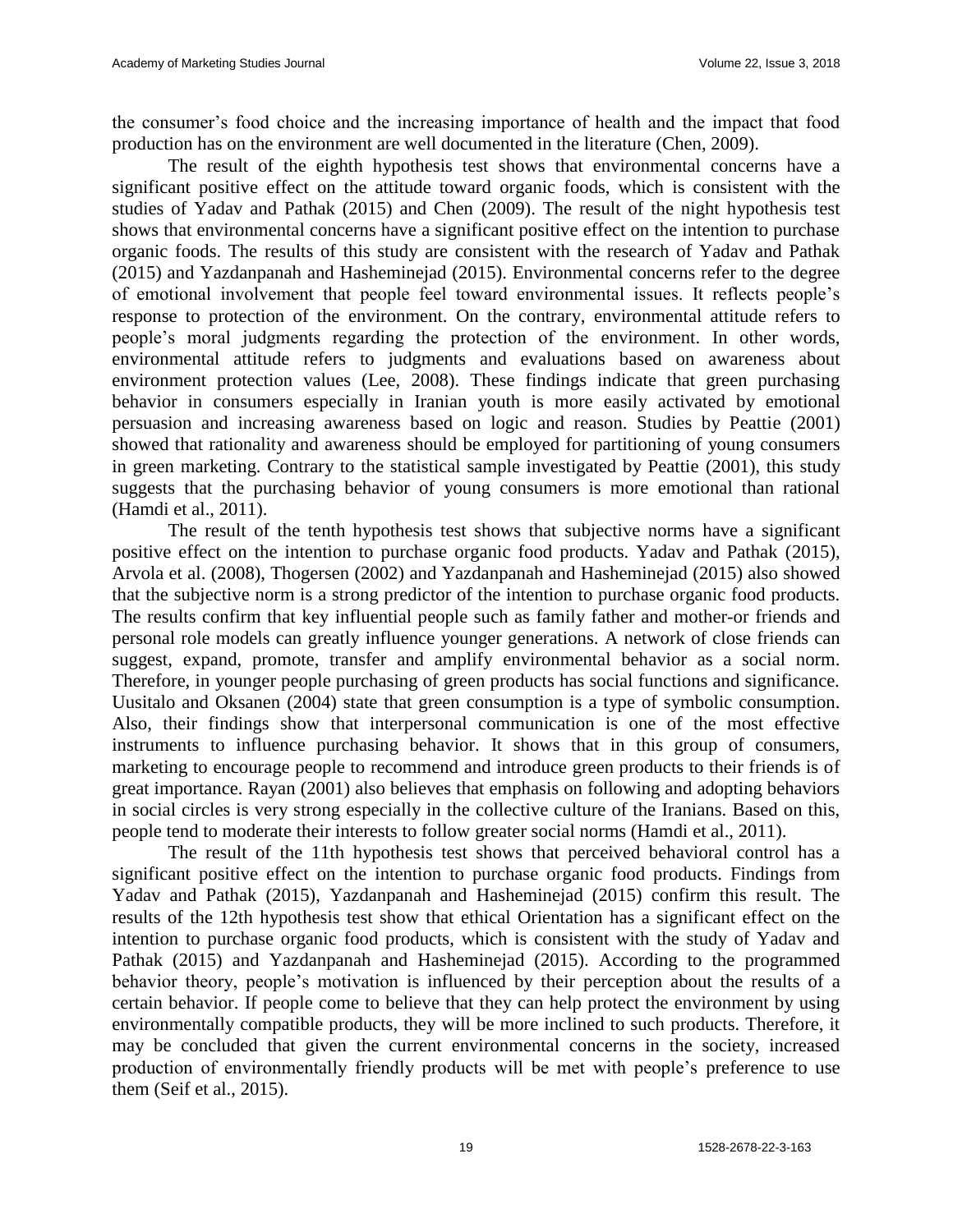#### **CONCLUSIONS, RECOMMENDATIONS AND LIMITATIONS**

The purchase of organic products or green products to preserve the environment and maintain the health of individuals and society has become one of the essential issues in Iran. Government and companies in Iran have not been serious about this issue so far and the production and consumption of organic products have not been well-established in the society. To prevent the occurrence of any type of illness caused by consuming processed food products and having harmful chemical fertilizers for the health of individuals and the environment the production and consumption of organic foods have been used as one of the necessary solutions in some countries of the world. Therefore, in this study, we tried to present and test a model of factors affecting the intention to purchase organic food products among Iranian consumers. Based on this, professors and employees at the University of Mohaghegh Ardabili, an active state university in Ardabil province in Iran, were chosen as the statistical population. Then a sample of 280 people was selected for questionnaire distribution. Data analysis was carried out through structural equation modeling using LISREL software package. The results showed that organic knowledge, health awareness and environmental concerns had a positive effect on the attitude toward organic food products. Also, the positive effect of organic knowledge, healthy lifestyle, health awareness, environmental concerns, subjective norms, perceived behavioral control and ethical orientation towards the intention to purchase organic food products had been approved.

According to the results, government officials, food firms and marketers are faced with a significant vacuum in educating people and by providing appropriate environmental plans, health awareness and knowledge about organic food products can enhance consumers' attitudes toward using organic food products. It is suggested that policymakers of the society health provide information about the type of nutrition and its impact on the development of a variety of diseases to the public and guide people in a planned way to consume organic food products. In this area, tools such as public media, social networks, brochures and health books, holding seminars, publishing banners for the theme of health slogans, etc can be used. Promoting the concepts of organic products through brochures, booklets, television programs, educational and promotional programs for the consumption of organic food and introducing the benefits of these products compared to other kinds of products is another suggested solution to increase organic foods consumption. Providing environmentally friendly practices by focus on environmental sustainability concepts and highlighting the danger of environmental degradation in the media, incorporating environmental concepts into student textbooks, installing environmental slogans in public transit and encouraging people to adopt nature-friendly measures are some of the recommended solutions. It is suggested that marketers, through advertising or labeling on their products, try to strengthen green purchasing behavior. Governments, businesses and environmental groups must demonstrate that environmental problems are controllable by changing consumer behavior. It is suggested that the marketers of firms corporate more effectively in engineering the lifestyle of the society and by promoting a healthy lifestyle, provide a lifestyle compatible with organic food products for the society. By subjective norms, if consumers believe that other people's mindset about organic products is positive, they will be more likely to purchase these products. Therefore, since the family is the first socially influential group, organic producers must target the family with the promotion of their products and marketers step forward by using social pressures to strengthen their intent to purchase organic products.

Future researchers can, in addition to the planned behavior theory, consider other related theories, such as rational action theory, technology acceptance theory and therefore design and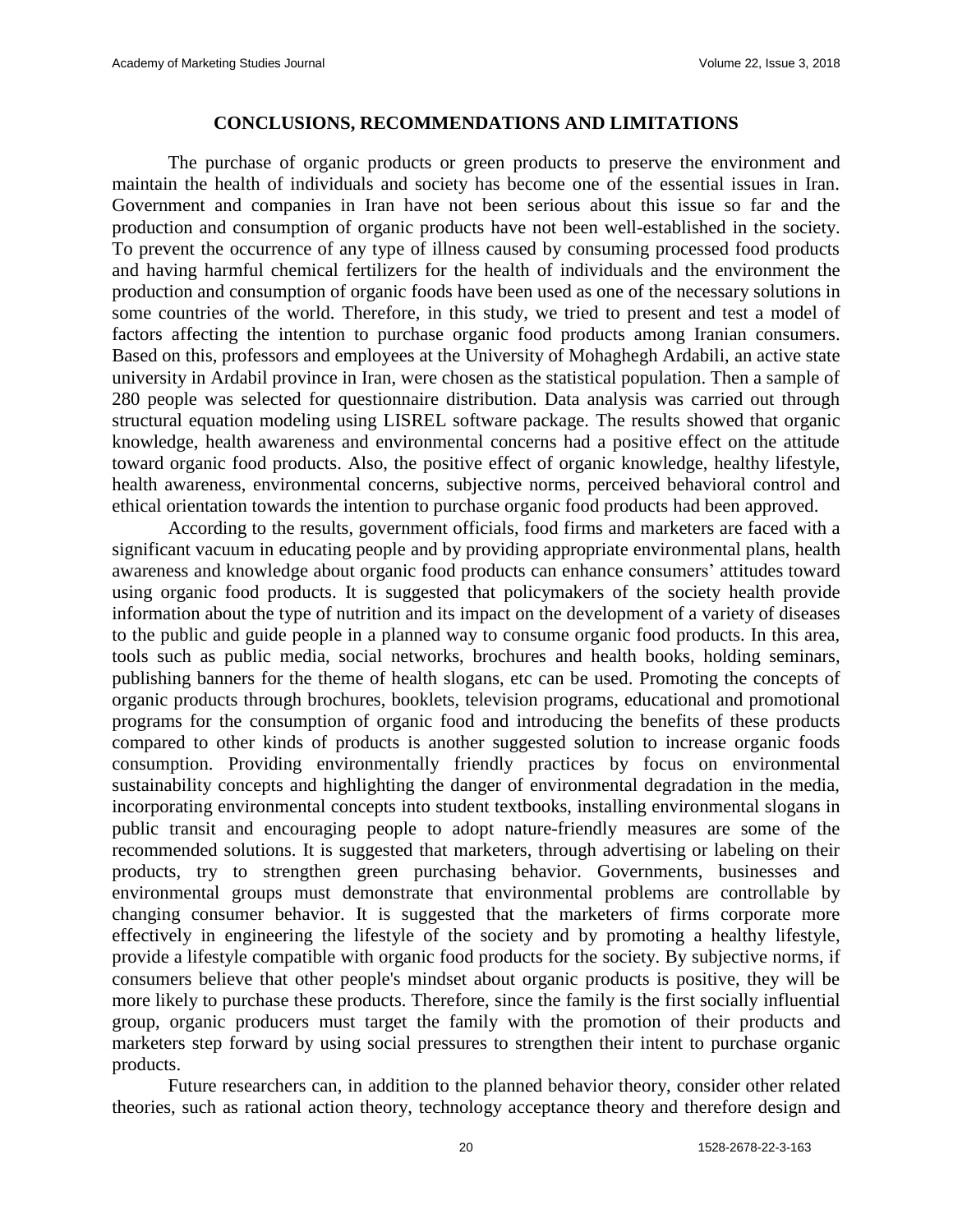test a more comprehensive model of the factors affecting the purchasing behavior of green products. It is suggested that in future studies, the model of this research be used for other types of green products such as green household appliances. Assessing the role of moderating the demographic characteristics of respondents in the behavioral patterns of purchasing green products is another field that can be considered in future research. It is suggested that to be more confident to generalize the results, the subject of this research is studied in other cities of Iran. Future researchers to increase the credibility of the results can do this research with a more extended period and also consider the higher sample size. It is suggested to investigate the effects of other factors on consumption behavior of green products. These factors may include marketing mix components such as product characteristics, pricing, distribution and promotion methods, etc. as well as other factors such as behavioral and cultural habits, education and general information, family and friends, etc.

Little research on the subject of this research is one of the main limitations, especially in Iran. Another limitation was the lack of willingness and motivation of some respondents to answer the questionnaire. The limited scope of the research to only one of the Iranian universities in Ardabil Province and the lack of complete and accurate information of some respondents about organic products are the other limitations of this research.

#### **REFERENCES**

- Ajzen, I. (1985). *From intentions to actions: A theory of planned behavior*.
- Ajzen, I. (1991). The theory of planned behavior. *Organizational behavior and human decision processes, 50*(2), 179-211.
- Ali, A., & Ahmad. I. (2012). Environment-friendly products: Factors that influence the green purchase intentions of pakistani consumers. *Pakistan Journal of Engineering, Technology & Science, 2*(1), 84-117.
- Armstrong, G., & Kotler, P. (2009). *Marketing: An Introduction,* (Ninth Edition). United States of America: Pearson Prentice Hall.
- Arvola, A.M., Vassallo, M., Dean, P., Lampila, A., Saba, L., Lahteenmaki., & Shepherd, R. (2008). Predicting intentions to purchase organic food: The role of affective and moral attitudes in the theory of planned behavior. *Appetite, 50*(2-3), 443-454.
- Barber, B.M., Odean, T., & Zhu, N. (2009). Do retail trades move markets? *Review of Financial Studies*, *22*(1), 151- 186.
- Chaychi, B. (2009). Organic agriculture: Healthy soil, healthy plants, healthy humans. *Journal of Livestock, Agro-Industry*, *117*(2), 48-56.
- Cheah, I., & Phau, I. (2011). Attitudes towards environmentally friendly products: The influence of eco-literacy, interpersonal influence and value orientation. *Marketing Intelligence & Planning, 29*(5), 452-472.
- Chegini, A.R., & Saleh, A.A. (2016). Measurement of the effect of green marketing tools on consumer purchasing behavior. *Journal of Management and Accounting Studies, 2*(2), 13-19.
- Chen, C. (2009). Design for the environment: A quality-based model for green product development. *Management Sciences, 47*(2), 250-263.
- Chen, F. (2009). Attitude toward organic foods among Taiwanese as related to health consciousness, environmental attitudes and the mediating effects of a healthy lifestyle. *British Food Journal, 111*(2), 165-178
- Chen, T.B., & Chai, L.T. (2010). Attitude towards the environment and green products: Consumer's perspective. *Management Science and Engineering, 4*(2), 27-39.
- Cockerham, W.C. (2000) Health lifestyles in Russia. *Social Science & Medicine, 5*(13), 13-24.
- Cockerham, W. C. (1997). The social determinants of the decline in life expectancy in Russia and Eastern Europe: A lifestyle explanation. *Journal of Health and Social Behavior*, *38*(2), 117-130.
- Dehghanan, H., & Bakhshandeh, G. (2014). The impact of green perceived value and green perceived risk on green purchase behavior of Iranian consumers. *International Journal of Management and Humanity Sciences, 3*(2), 1349-1357.
- [Divine,](https://www.emeraldinsight.com/author/Divine%2C+Richard+L) R.L., & [Lepisto,](https://www.emeraldinsight.com/author/Lepisto%2C+Lawrence) L. (2005) Analysis of the healthy lifestyle consumer. *Journal of Consumer Marketing, 22*(5), 275-283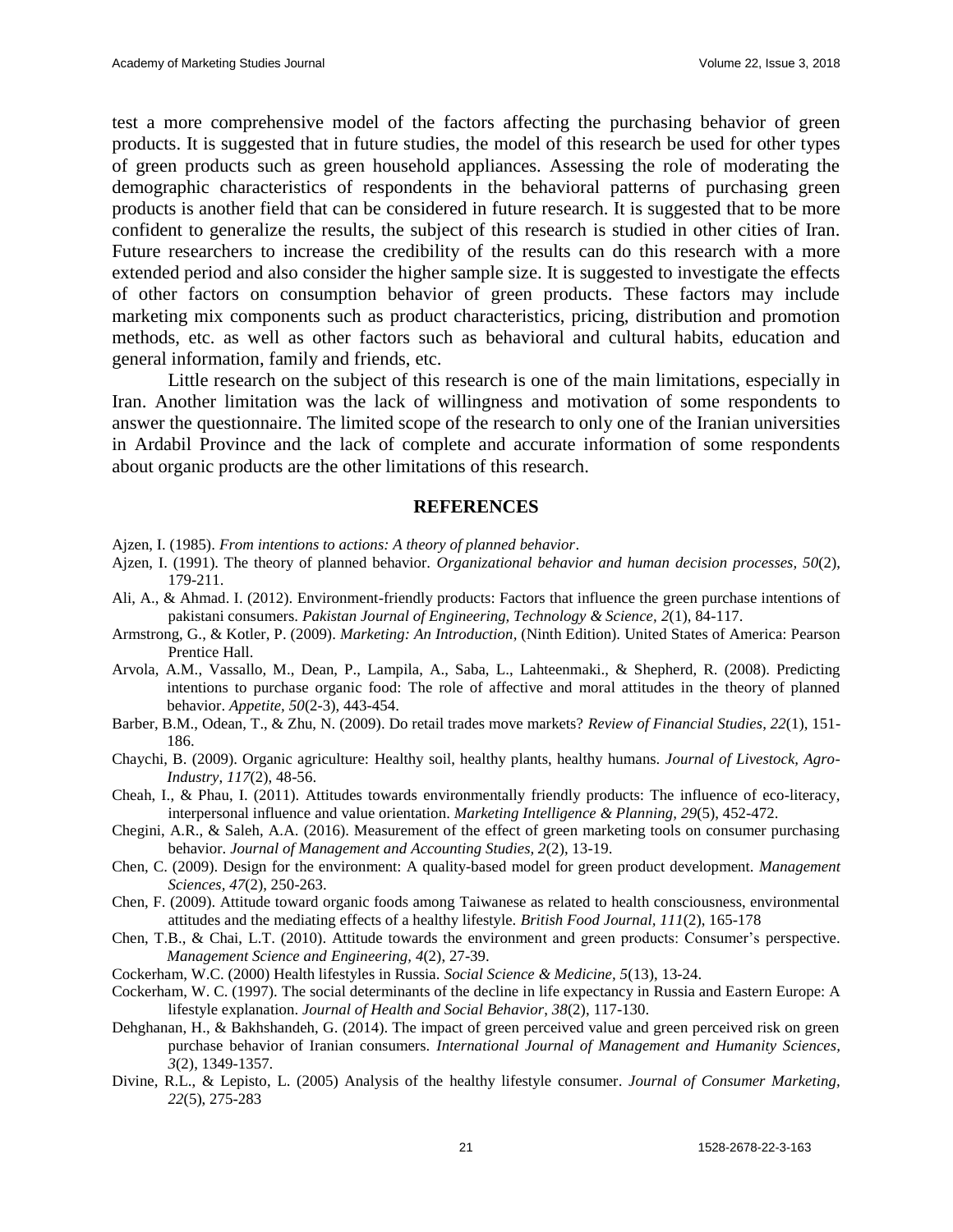- Feizi, A., Aliyari, R., & Roohafza, H. (2012). *Association of perceived stress with stressful life events, lifestyle and sociodemographic factors: A large-scale community-based study using logistic quintile regression.*
- Fielding, K.S., McDonald, R., & Louis, W.R. (2008). Theory of planned behavior, identity and intentions to engage in environmental action. *Journal of Environmental Psychology*, *28*(4), 318-326.
- Ghosh, M. (2010). Green marketing: A changing concept in changing time*. BVIMR management edge, 4*(1), 82-92.
- Gracia, A., & Magistris, T. (2007). Organic food product purchase behavior: A pilot study for urban consumers in the south of Italy. *Spanish Journal of Agricultural Research, 5*(4), 439-485.
- Gracia, A., & Magistris, T. (2007). Organic food purchase behavior: A pilot study for urban consumers of South Italy. *International Narcotics Interdiction Association*, *5*(4), 112-117.
- Haghighi, M., & Khalil, M. (2011). Review the position of green marketing in consumer purchasing behavior. *Quarterly Journal of Organizational Culture Management, 9*(2), 8-19.
- Haghjou, M., Hayati, B., Pishbahar, E., Mohammadrezaei, R., & Dashti, Gh. (2013). Factors affecting consumer's potential willingness to pay for organic food products in Iran: Case study of Tabriz. *Journal of Agricultural Science and Technology*, *15*(2), 191-202.
- Hamdi, K., Ghaffari, F., & Afsordegan, A. (2011). Investigating the factors affecting the purchasing behavior of young people (case study of Tehran), *Journal of Marketing*, *12*(1), 21-44.
- Han, H., Hsu, L.T.J., Lee, J.S., & Sheu, C. (2011). Are lodging customers ready to go green? An examination of attitudes, demographics and eco-friendly intentions. *International Journal of Hospitality Management, 30*(2), 345-355.
- Hanson, J.A., & Benedict, J.A. (2002). Use of the health belief model to examine older adult's food-handling behavior. *Journal of Nutrition Educational Behavior*, *34*(1), 25-30.
- Hosseini, S., & Ziaei, B.A. (2013). Segmenting and profiling green consumers with use of self-organizing maps. *Management Research in Iran*, *17*(2), 43-68.
- Jensen, M., & Blok, A. (2008). Pesticides in the risk society: The view from everyday life. *Current Sociology*, *56*(5), 757-778.
- Katler, F., & Armstrong, G. (2015). *Principles of marketing.* Tehran.
- Kirchmann, H., & Thorvaldsson, G. (2000). Challenging targets for future agriculture. *European Journal of Agronomy, 12*(1), 145-161.
- Kochaki, A., & Mansouri, H. (2013). Investigating the factors affecting the intention to consume organic products in mashhad. *Agricultural Economics and Development Journal, 27*(3), 194-188.
- Lee, K. (2008). Opportunities for green marketing. *Marketing intelligence and planning, 26*(6), 573-586
- Mei, F.C. (2015). Attitude toward organic foods among Taiwanese as related to health consciousness, environmental attitudes and the mediating effects of a healthy lifestyle. *Emerald-British Food Journal, 111*(2), 165-178.
- Mohammadi, M., & Bakhsandeh, Q. (2014). Investigating the effective factors on attitude and intent of green consumer's purchase*. Journal of Management Studies (Improvement and Evolution), 68*(1), 68-39.
- Mohammadian, M., & Khataei, U. (2011). The relationship between psychological, social and consumer behavior supporting the green environment. *Business Management Quarterly, 3*(7), 160-143.
- Mohammadian, M., Bakhshandeh, G., & Abbaspour, C. (2013). The importance of green marketing in the field of entrepreneurship and the identification and ranking of the most important executive challenges. *Proceedings of the National Conference Indexed on Civillas: Entrepreneurial University, Knowledgebased Industry.*
- Musdiana, M.S., Siti, M.A., Abdul, J.M., & Mohd Rizaimy, S. (2010). Consumer's perception and purchase intentions towards organic food products: Exploring attitude among academician. *Canadian Social Science, 6*(6), 119-129
- Nakhashi, A., & Khayri, B. (2012). Investigating the effect of selected factors on intent to purchase green products. *Journal of Marketing Management, 15*(1), 130-105.
- Ness, M., Brennan, M., Oughton, E., Riston, C., & Ruto, E. (2010). Modelling consumer behavioral intentions towards food with implications for marketing quality low-input and organic food. *Food Quality and Preference, 21*(1), 100-111
- Ozguven, N. (2012). Organic foods motivation factors for consumers. *Procedia-Social and Behavioral Sciences, 62*(2), 661-665.
- Peattie, K. (2001). Golden goose or wild goose? The hunt for the green consumer. *Business Strategy and the Environment, 10*(4), 187-199.
- Powell, R.B. & Ham, S.H. (2008). Can eco-tourism interpretation lead to pro-conservation knowledge, attitude and behavior? Evidence from the Galapagos Islands. *Journal of Sustainable Tourism, 16*(4), 467-89.